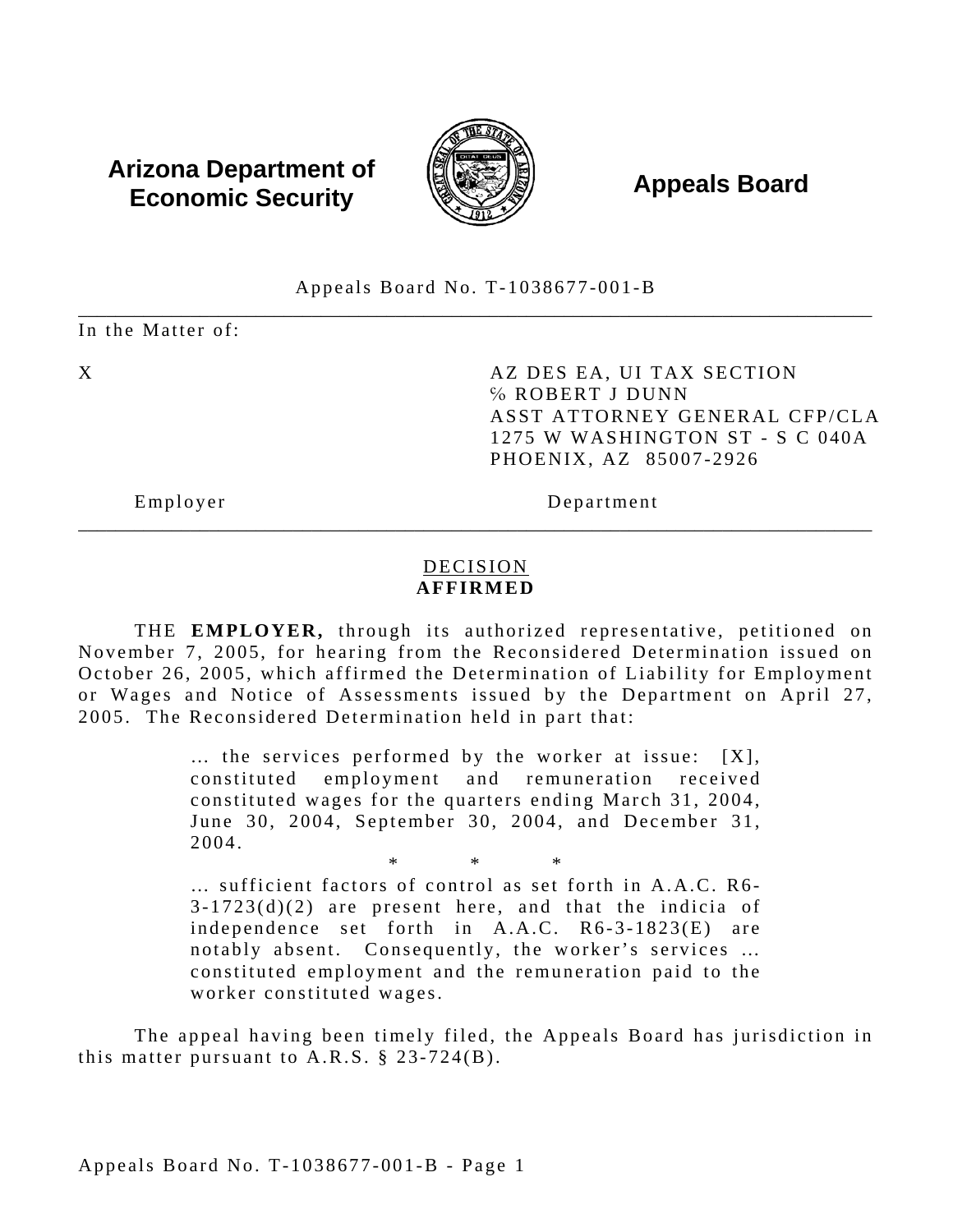At the direction of the Appeals Board and following proper notice to all parties, a hearing was conducted before ROBERT T. NALL, an Administrative Law Judge, at 10:00 a.m., Mountain Standard Time, at 1140 E. Washington Street, [Suite 104], in Phoenix, Arizona, on **Thursday, July 19, 2007**. The issues set for hearing were:

- 1. Whether the employing unit is liable for Arizona Unemployment Insurance taxes pursuant to the Notice of Assessment Report dated April 27, 2005, for the quarters ending March 31, 2004; June 30, 2004; September 30, 2004; and December 31, 2004, pursuant to A.R.S. § 23-613.
- 2. Whether services performed by the individual constituted "employment", as defined in A.R.S. § 23-615, and are not "exempt" or excluded from cov erage under A.R.S. §§ 23-613.01, 23-615, or 23-617.
- such services constitutes "wages", as defined in 3. Whether remuneration paid to the individual for A.R.S. § 23-622, which must be reported and on which State taxes for Unemployment Insurance are required to be paid.
- 4. Whether the petition for hearing is valid, having been filed on behalf of the Employer entity pursuant to a limited Power of Attorney dated April 21, 2005. See, Rules of the Supreme Court of Arizona, Rule  $31((d)(1).$

The following persons appeared at the hearing: a Department witness who testified, and the Assistant Attorney General as the Department's counsel. The Employer did not appear at the scheduled hearing. At the hearing, Board Exhibits 1 through 18 were admitted into the record as evidence.

The APPEALS BOARD FINDS the following facts pertinent to the issues here under consideration:

1. The Employer filed a joint tax application on September 7, 1990, for its operations in the industry of "real estate sales". The Employer started its business operations during June 1983. (Bd. Exh. 1). The Employer is incorporated in Arizona, and has operated with two individuals serving as its officers: a person who had been a licensed agent for nearly 30 years who served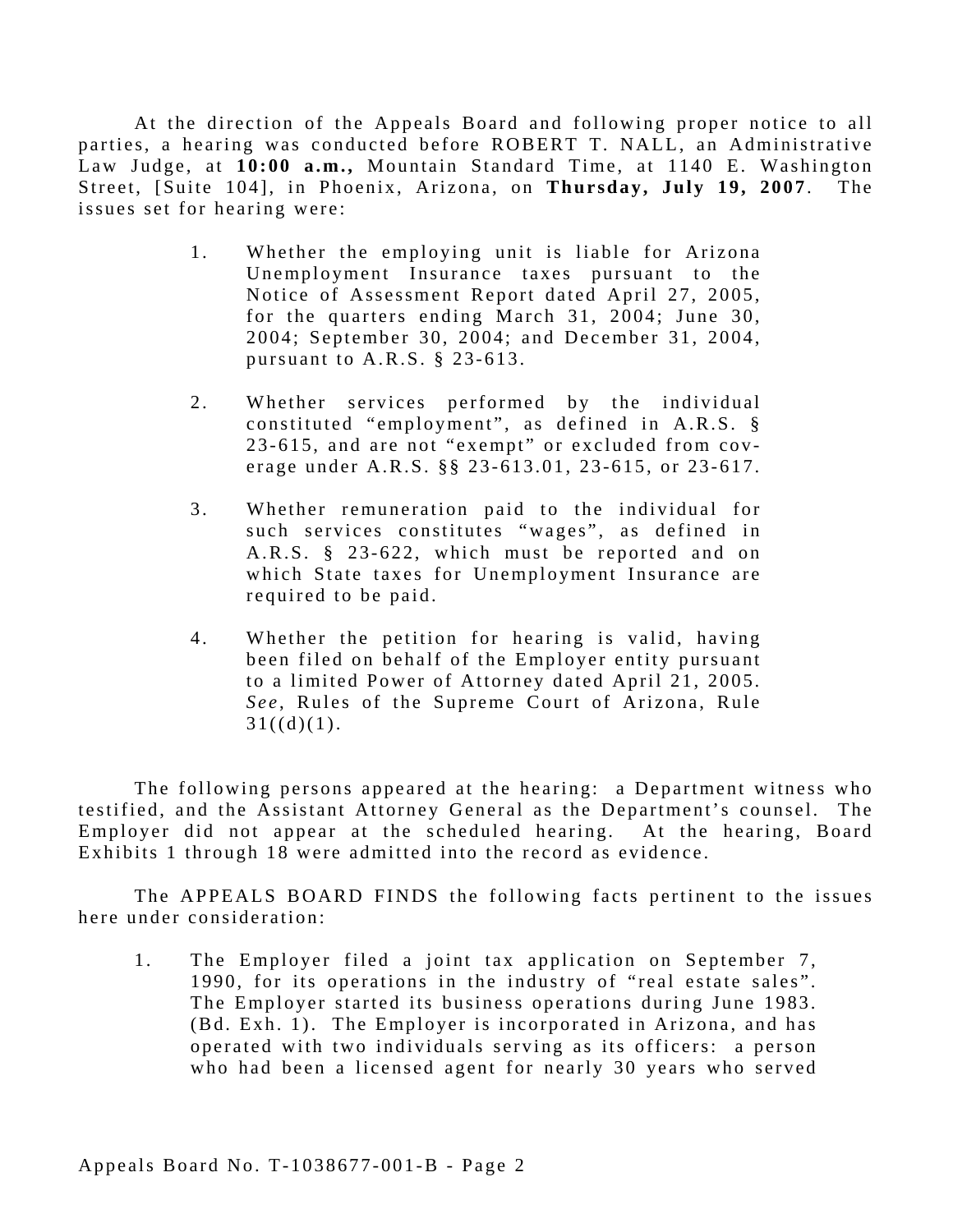as President/CEO/Treasurer, and another person who served as the Vice-President/Secretary (Bd. Exhs. 2-4, 6, 8).

- 2. The two corporate officers clearly were employees, who came into compliance amicably regarding assessments for all four quarters of tax year 2004 (Tr. p. 7; Bd. Exh. 6F).
- 3. During 2004, the Employer also paid three individuals for accounting, advertising, and promotional services. No questionable remuneration was found for these three persons (Bd. Exhs. 5D, 6F).
- 4. During 2004, the Employer also paid \$29,355 to a fourth individual named "X", who worked exclusively for the Employer throughout 2004. She also performed services during 2003. She did not disclose existence of any other clients during most of 2004. She performed clerical duties under the instruction of the Employer's corporate president, which included: (a) setting up the office with real estate forms;  $(b)$ setting up the contract filing system; (c) inputting home listings; (d) setting up appointments with potential clients; (e) sending out mailers to targeted public recipients, and (f) helping with paperwork, filing and running errands. (Bd. Exhs. 5C, 6G, 8).
- 5. On at least nine occasions during 2004, the Employer paid bonuses to the clerical worker, X, in addition to weekly payments paid to her based upon hours she had worked for the Employer. The Employer paid X for working at least 30 hours per week throughout 2004. (Bd. Exhs. 5B, 6H)
- 6. The Employer issued a 1099 report for its 2004 payments to X, who wanted to be an independent contractor with secretary/receptionist duties, but who held a title of "Real Estate Administrative Marketing Assistance". The Employer's 1099 was the only 1099 report received by X for 2004 (Bd. Exhs. 6A, 6F, 6G, 8). The Department found: "This employer did not withhold any taxes from the wages paid to [X]. She could quit or be terminated at anytime without the employer incurring any liability.  $[X]$  is not licensed or bonded ...".  $(Bd. Exh. 6C)$ .
- 7. Some of the services performed by X were performed from her own home, but were under the direction of the corporate president. X did not negotiate her own salary, which was to be paid every week at the hourly rate of \$15.00 that was established by the Employer, plus occasional bonuses as additional compensation. X did not advertise her own services to the general public throughout 2004. X did not claim or receive reimbursement for any expenses incurred as she performed services. (Bd. Exhs. 6G, 8, 9).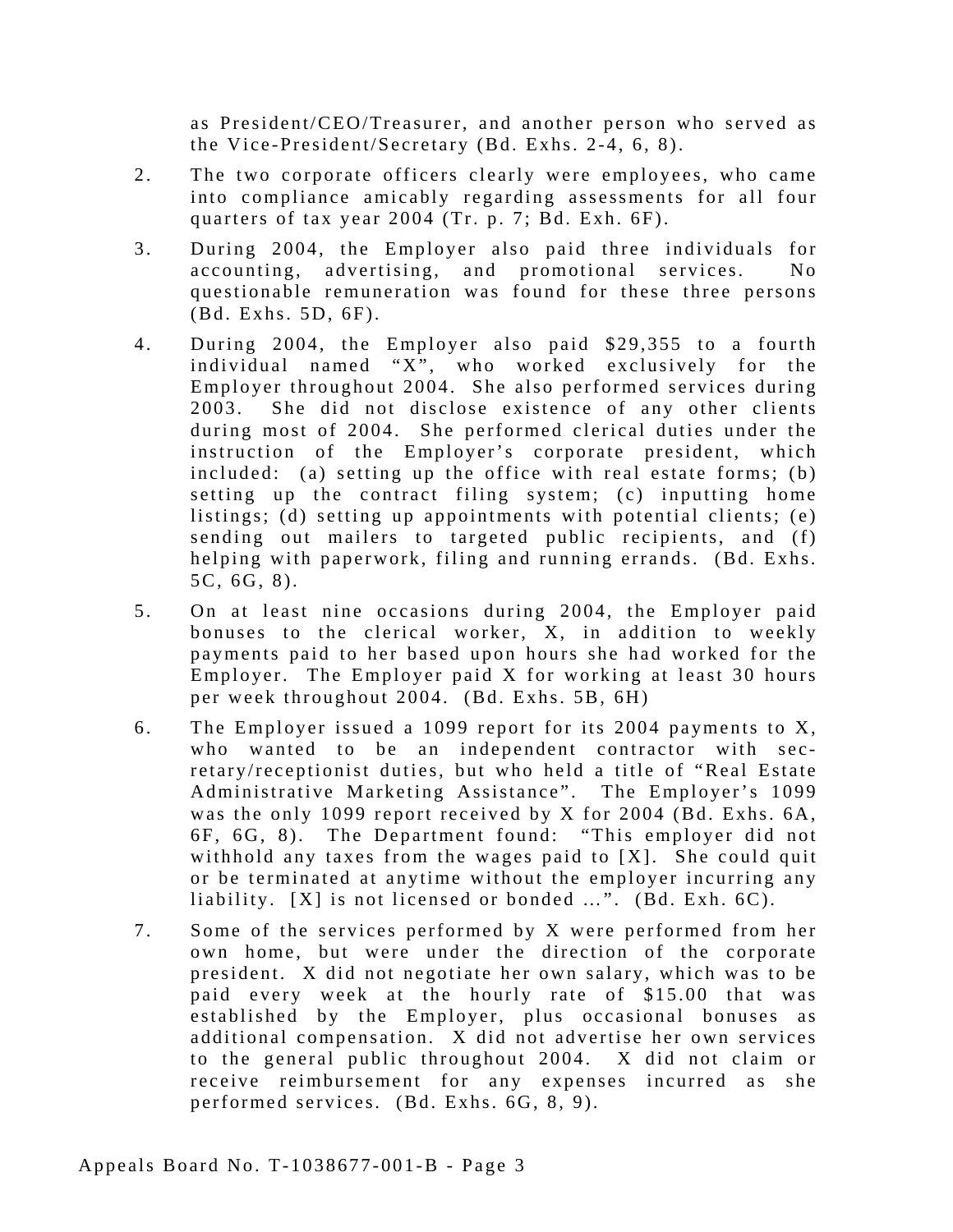- 8. Expenses paid by X included her gas, cell phone, fax line, and Internet bill. She did not retain any log of services performed or hours spent, because she discarded her time tracking records (Bd. Exh. 8B). X had no investment in the business of the Employer, and the business provided the X with materials needed to perform her assigned tasks. The Employer allowed X to perform tasks on her own schedule. (Bd. Exh. 9).
- 9. A Determination of Liability for Employment or Wages was issued to the Employer on April 27, 2005 (Bd. Exh. 7).
- 10. Following a tax audit, the Department concluded and confirmed by a "Reconsidered Determination", that X was an employee of the Employer, and that remuneration paid to her constituted payment of wages for the quarters ending March 31, 2004; June 30, 2004; September 30, 2004; and December 31, 2004. The Department assessed taxes for all four quarters of 2004, plus penalties and interest (Bd. Exh. 13).

The Employer contended that X "… made herself available to no less than six (6) other real estate agents … worked primarily from her home and had full control over the hours she work and the hours she billed for." (Bd. Exh. 12B). However, the documents faxed by its authorized representative on December 7, 2005, are completely without foundation, and lack the explanatory support necessary to make them relevant to the issues under consideration (Bd. Exh. 16A-T). We note that nothing in Board Exhibit 16 represents any date in the first seven months of 2004, and nothing demonstrates any correspondence with the Employer.

The Employer did not present any credible, authenticated documentation identifying any other work performed by  $X$  during 2004 for anybody other than the Employer, and it did not present any documented "… agreement that Ms. [X] is to be treated as an independent contractor." The Employer did not present any billings or time records to itself from X, and it presented no supporting documents to demonstrate that her work "... is taken on a job by job basis in which she has the determination of the jobs priority and the method in which the job is accomplished." (Bd. Exh. 12B). Nothing established that X ever sought a taxpayer identification as an entity, ever billed anybody else for her services during 2004, ever sought a business license, ever had anybody substitute for her or perform any work under her, or avoided any behavioral controls. As its authorized representative, the Employer's accountant described her work as "receptionist" (Bd. Exh. 12A).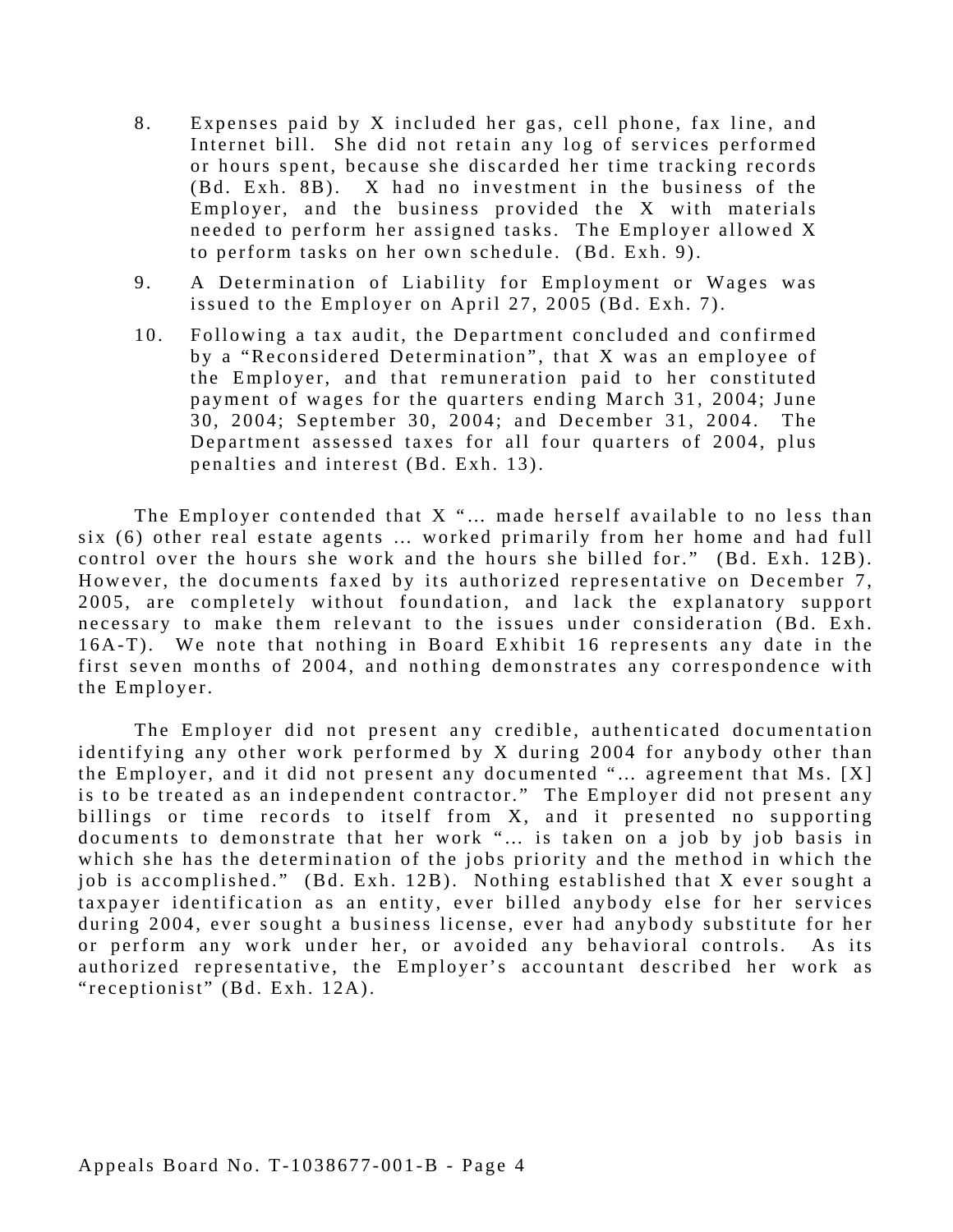Arizona Revised Statutes § 23-615 defines "employment" as follows:

"Employment" means any service of whatever nature performed by an employee for the person employing him, including service in interstate commerce …

Arizona Revised Statutes § 23-613.01 provides in part as follows:

Employee; definition; exempt employment

- A. "Employee" means any individual who performs services for an employing unit and who is subject to the direction, rule or control of the employing unit as to both the method of performing or executing the services and the result to be effected or accomplished, except employee does not include:
	- 1. An individual who performs services as an independent contractor, business person, agent or consultant, or in a capacity characteristic of an independent profession, trade, skill or occupation.
	- 2. An individual subject to the direction, rule, control or subject to the right of direction, rule or control of an employing unit solely because of a provision of law regulating the organization, trade or business of the employing unit.
	- 3. An individual or class of individuals that the federal government has decided not to and does not treat as an employee or employees for federal unemployment tax purposes.

*\* \* \**  D. The following services are exempt employment under this chapter, unless there is evidence of direction, rule or control sufficient to satisfy the definition of an employee under subsection A of this section, which is distinct from any evidence of direction, rule or control related to or associated with establishing the nature or circumstances of the services considered pursuant to this subsection:

1. Services which are not a part or process of the organization, trade or business of an employing unit and which are performed by an individual who is not treated by the employing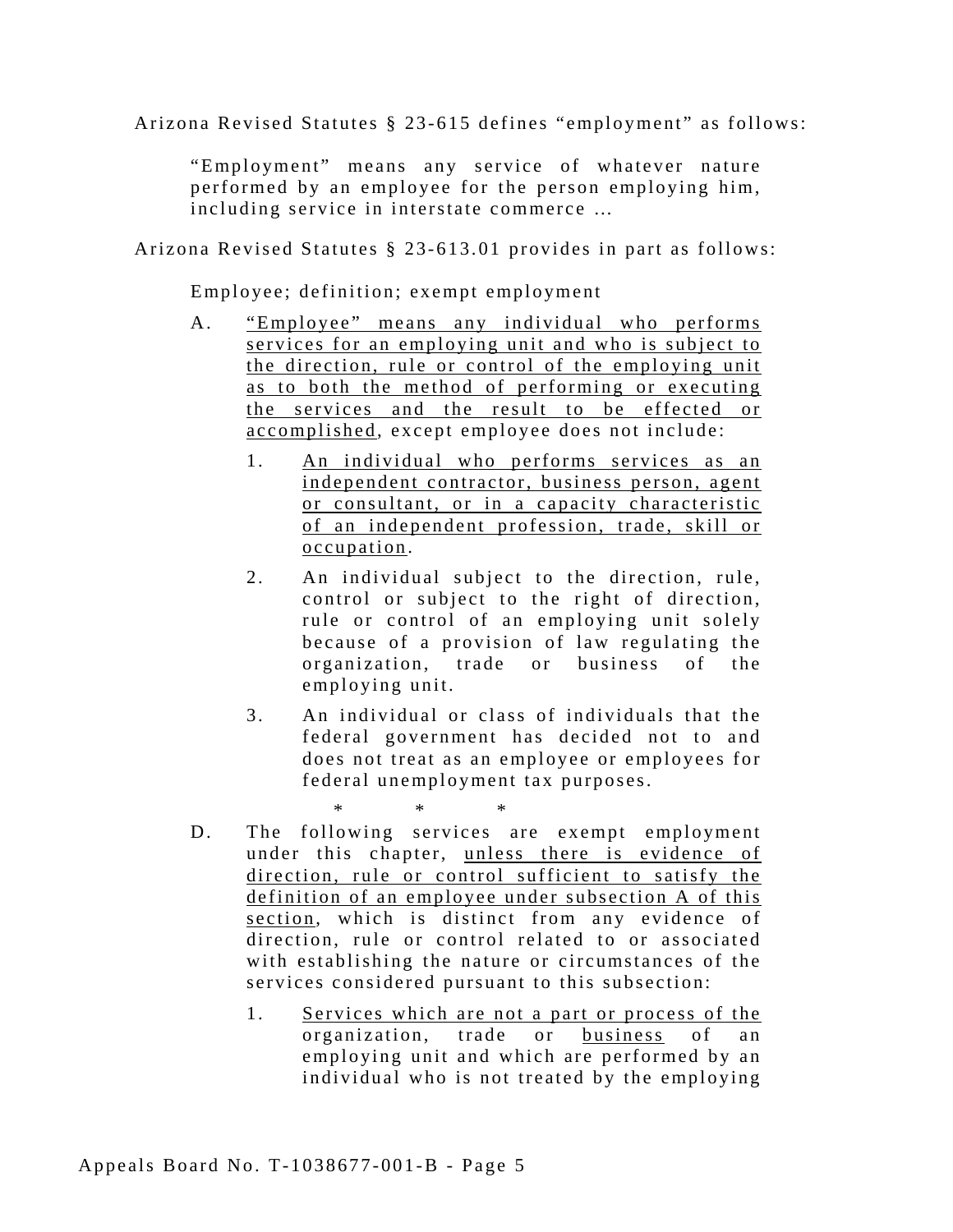unit in a manner generally characteristic of the treatment of employees.

2. Services performed by an individual for an employing unit through isolated or occasional transactions, regardless of whether such services are a part or process of the organization, trade or business of the employing unit. [Emphasis added].

Arizona Administrative Code, Section R6-3-1723 provides in pertinent part:

- A. "Employee" means any individual who performs services for an employing unit, and who is subject to the direction, rule or control of the employing unit as to both the method of performing or executing the services and the result to be affected or accomplished. Whether an individual is an employee under this definition shall be determined by the preponderance of the evidence.
	- 1. "Control" as used in A.R.S. § 23-613.01, includes the right to control as well as control in fact.
	- 2. "Method" is defined as the way, procedure or process for doing something; the means used in attaining a result as distinguished from the result itself.
- B. "Employee" as defined in subsection (A) does not include:
	- 1. An individual who performs services for an employing unit in a capacity as an independent contractor, independent business person, independent agent, or independent consultant, or in a capacity characteristic of an independent profession, trade, skill or occupation. The existence of independence shall be determined by the preponderance of the evidence .
	- 2. An individual subject to the direction, rule, control or subject to the right of direction, rule or control of an employing unit ". . . solely because of a provision of law regulating the organization, trade or business of the employing unit". This paragraph is applicable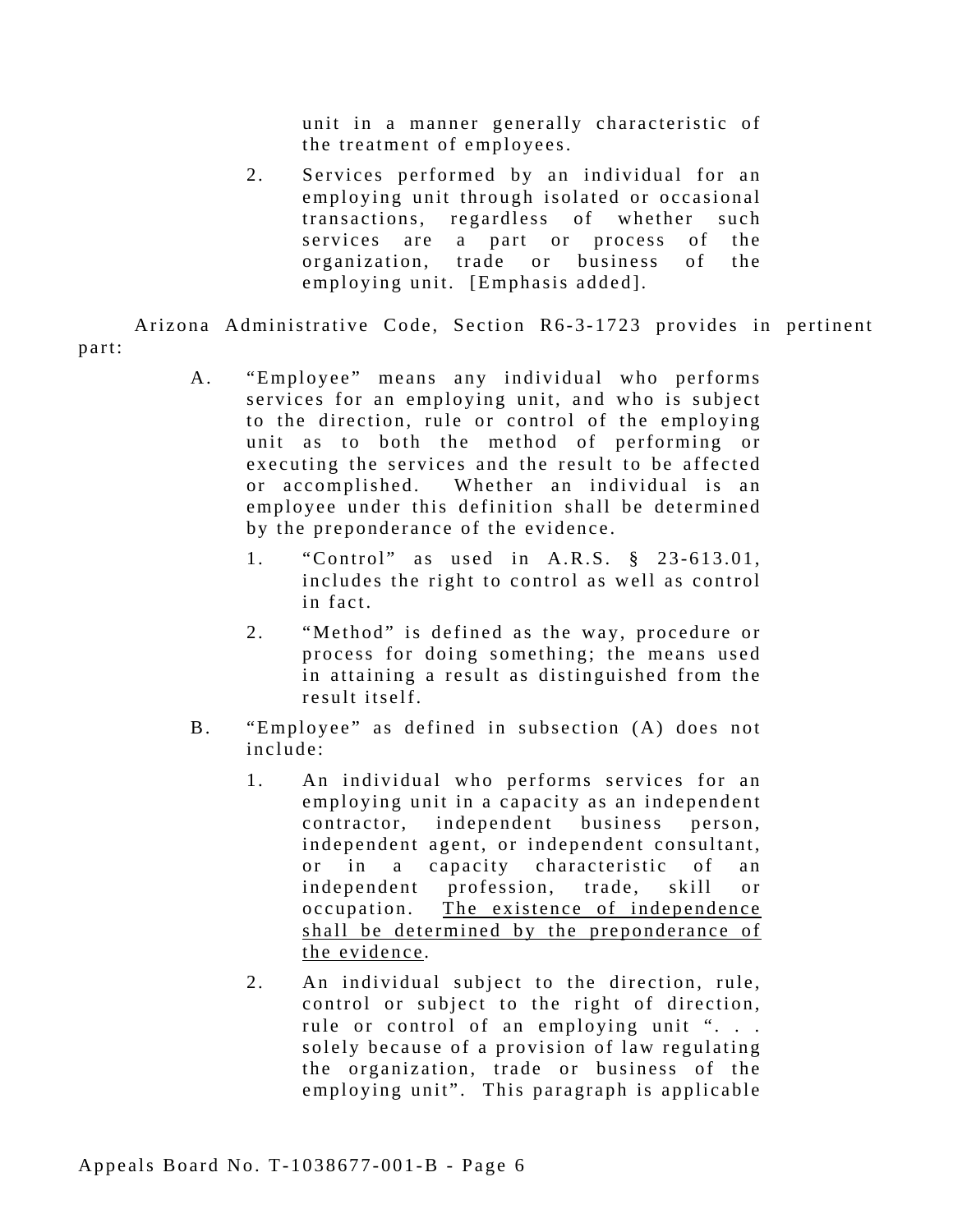in all cases in which the individual performing services is subject to the control of the employing unit only to the extent specifically required by a provision of law governing the organization, trade or business of the employing unit.

- a. "Solely" means, but is not limited to: Only, alone, exclusively, without other.
- b. "Provision of law" includes, but is not limited to: statutes, regulations, licensing regulations, and federal and state mandates.
- c. The designation of an individual as an employee, servant or agent of the employing unit for purposes of the provision of law is not determinative of the status of the individual for unemployment insurance purposes. The applicability of paragraph (2) of this subsection shall be determined in the same manner as if no such designated reference had been made. [Emphasis added].

Arizona Administrative Code, Section R6-3-1723(D)(2) identifies common indicia of control over the method of performing or executing services that may create an employment relationship: (a) who has authority over the individual's assistants, if any; (b) requirement for compliance with instructions; (c) requirement to make reports; (d) where the work is performed; (e) requirement to personally perform the services; (f) establishment of work sequence; (g) the right to discharge; (h) the establishment of set hours of work; (i) training of an individual; (j) whether the individual devotes full time to the activity of an employing unit; (k) whether the employing unit provides tools and materials to the individual; and (l) whether the employing unit reimburses the individual's travel or business expenses.

Additional factors to be considered in determining whether an individual may be an independent contractor, rather than an employee, are enumerated in Arizona Administrative Code, Section R6-3-1723(E): (1) whether the individual is available to the public on a continuing basis; (2) the basis of the compensation for the services rendered; (3) whether the individual is in a position to realize a profit or loss; (4) whether the individual is under an obligation to complete a specific job or may end his relationship at any time without incurring liability; (5) whether the individual has a significant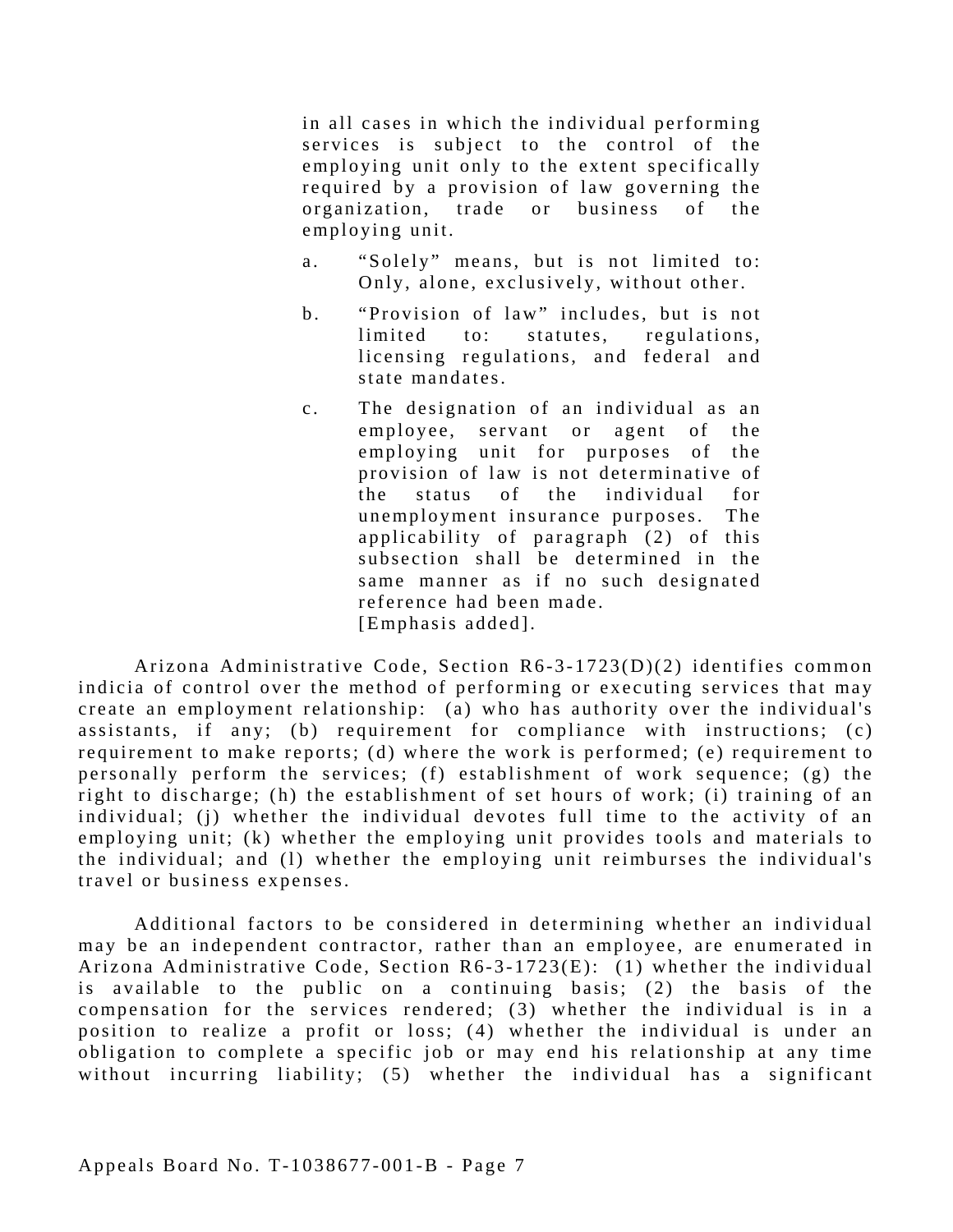investment in the facilities used by him; and (6) whether the individual has simultaneous contracts with other persons or firms.

The State bears the burden of proving the employment status and designation as wages. In this case, the Employer did not appear at the scheduled hearing and presented nothing to contradict the credible testimony of the Department's witness. When applying the guidelines set forth in Arizona Administrative Code, Section  $R6-3-1723(D)(2)$ , our analysis includes consideration of the following factors:

a. Authority over Individual's Assistants

Hiring, supervising and payment of the individual's assistants by the employing unit generally shows control over the individuals on the job.

Nothing indicates that X used paid assistants or was allowed to utilize a substitute for the tasks assigned by the Employer. The nature of the work involves personal services by highly-experienced or trained individuals. This factor indicates an employment relationship.

b. Compliance with Instructions

Control is present when the individual is required to comply with instructions about when, where or how he is to work. The control factor is present if the Employer has the right to instruct or direct.

The nature of the duties were specified by the Employer, who was a licensed real estate salesperson. The Employer expected to be informed when tasks were deemed completed, and nothing indicated that the Employer paid X without being presented an accounting or record of which tasks were completed or missed. These elements of control are not affected by where the tasks were performed, even if X did her work from her own home. This factor indicates an employment relationship.

c. Oral or Written Reports

If regular oral or written reports bearing upon the method in which the services are performed must be submitted to the employing unit, it indicates control in that the worker is required to account for his actions.

The task assignments came from the Employer. Nothing indicates that X initiated any tasks independently. The Employer paid her by the hour, based upon a report of how many hours were spent on assigned tasks. This factor indicates an employment relationship.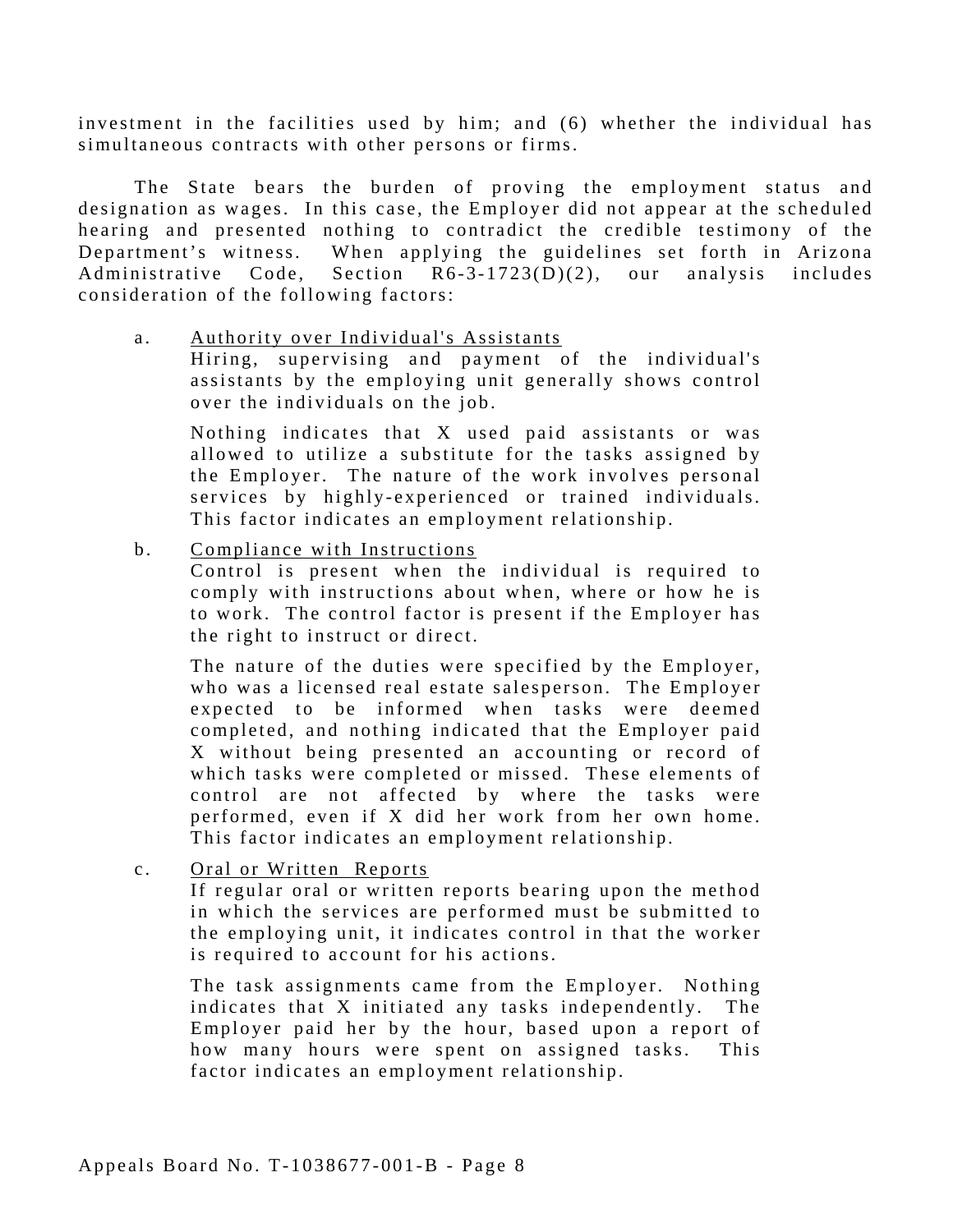#### d. Place of Work

The fact that work is performed off the Employer's premises does indicate some freedom from control; however, it does not by itself mean that the worker is not an employee.

The Employer and X contended that tasks assigned to X by the Employer were performed off the Employer's premises without direct supervision. However, the Employer's willingness to allow its work to be performed off-premises does not negate or outweigh all the other indicators of project control by the Employer, such as acknowledgement that all materials or supplies were provided by the Employer and the Employer's statement: "I know what she does for me as I tell her what I need her to do by phone, fax or email. … I'm organized and easy to get along with and [X] likes to do my work … so she probably gives my work priority." (Bd. Exh. 9). This factor indicates an employment relationship.

e. Personal Performance

If the service must be rendered personally, this would tend to indicate that the employing unit is interested in the method of performance, as well as the result, and evidences concern as to who performs the job. Lack of control may be indicated when an individual has the right to hire a substitute without the employing unit's knowledge or consent.

Only X was entitled to provide services as the Employer assigned tasks. Substitution was not possible. This factor indicates an employment relationship.

f. Establishment of Work Sequence

If a person must perform services in the order set for him by the employing unit, it indicates the worker is subject to control as he is not free to follow his own pattern of work, but must follow the routine and schedules of the employing unit.

The Employer allowed X freedom to prioritize her various assignments without specifying "… when she does it." (Bd. Exhs. 9, 12B). The reduced control inherent in this factor indicates independence.

g. Right to Discharge

The right to discharge, as distinguished from the right to terminate a contract, is a very important factor indicating that the person possessing the right has control.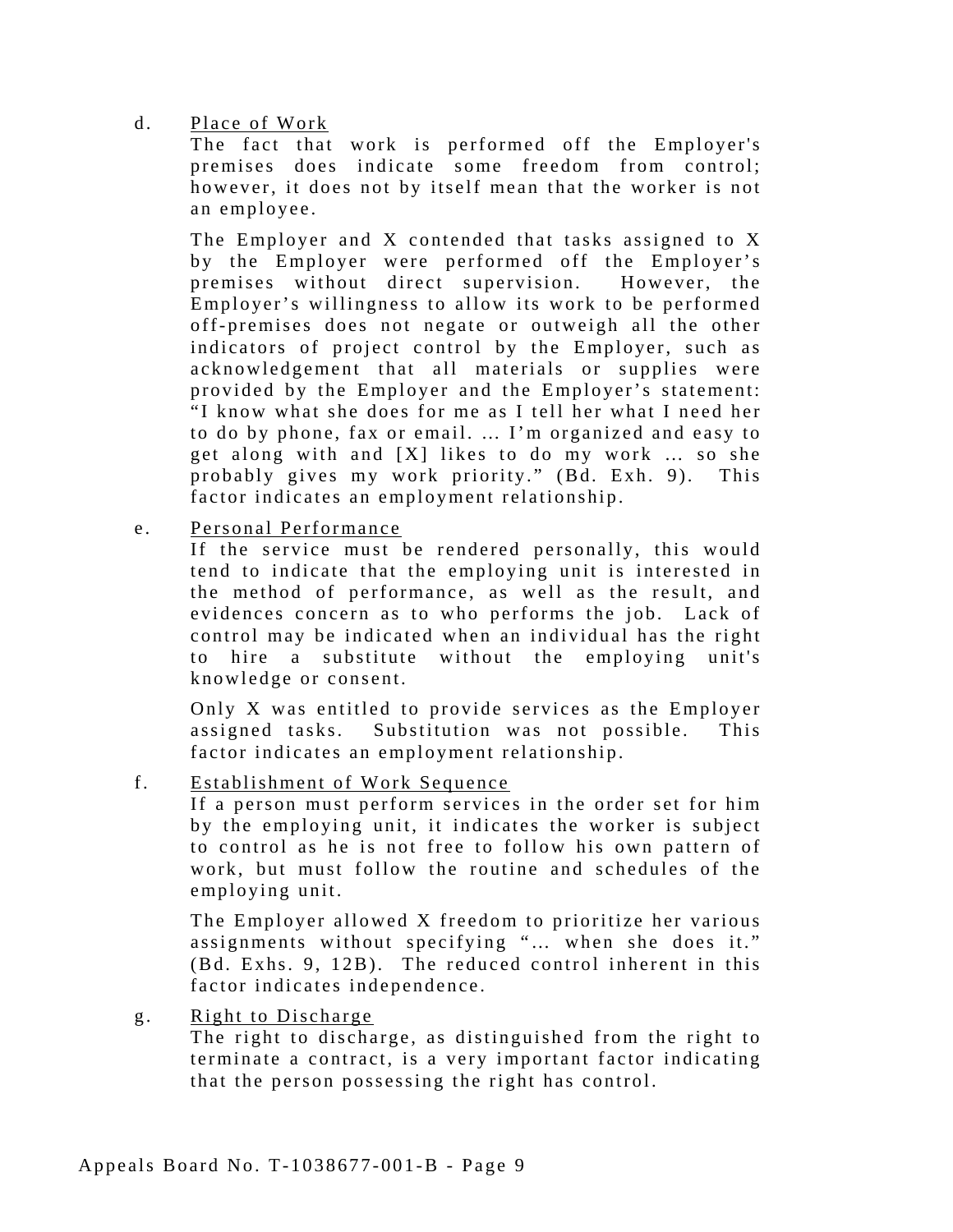The Employer could replace X at any time without incurring a penalty. No contractual penalty is specified for termination, including liquidated damages, as would be common in an independent relationship (Bd. Exh. 6C). This factor indicates an employment relationship.

h. Set Hours of Work

The establishment of set hours of work by the employing unit is indicative of control. This condition bars the worker from being master of his own time, which is the right of an independent worker.

Irregular hours were permitted on a task-specific basis. This factor indicates independence.

i. Training

Training of an individual by an experienced employee working with him, or by required attendance at meetings, is indicative of control because it reflects that the Employer wants the service performed in a particular manner.

No formal training was undertaken by the Employer because X already possessed the appropriate skills and experience. This factor indicates independence.

j. Amount of Time

If the worker must devote his full time to the activity of the employing unit, it indicates control over the amount of time the worker spends working, and impliedly restricts him from doing other gainful work. An independent worker, on the other hand, is free to work when and for whom she chooses.

The Employer paid X for no less than 30 hours of work for any week during 2004. For many weeks, X told the Employer she had worked 40 hours and she was paid 40 hours. The rate at which X was paid remained the same, as she was paid bonuses in hopes she would not ask for a higher hourly rate. Unrebutted, credible evidence established that X worked full-time for the Employer over most of 2004. This factor indicates an employment relationship.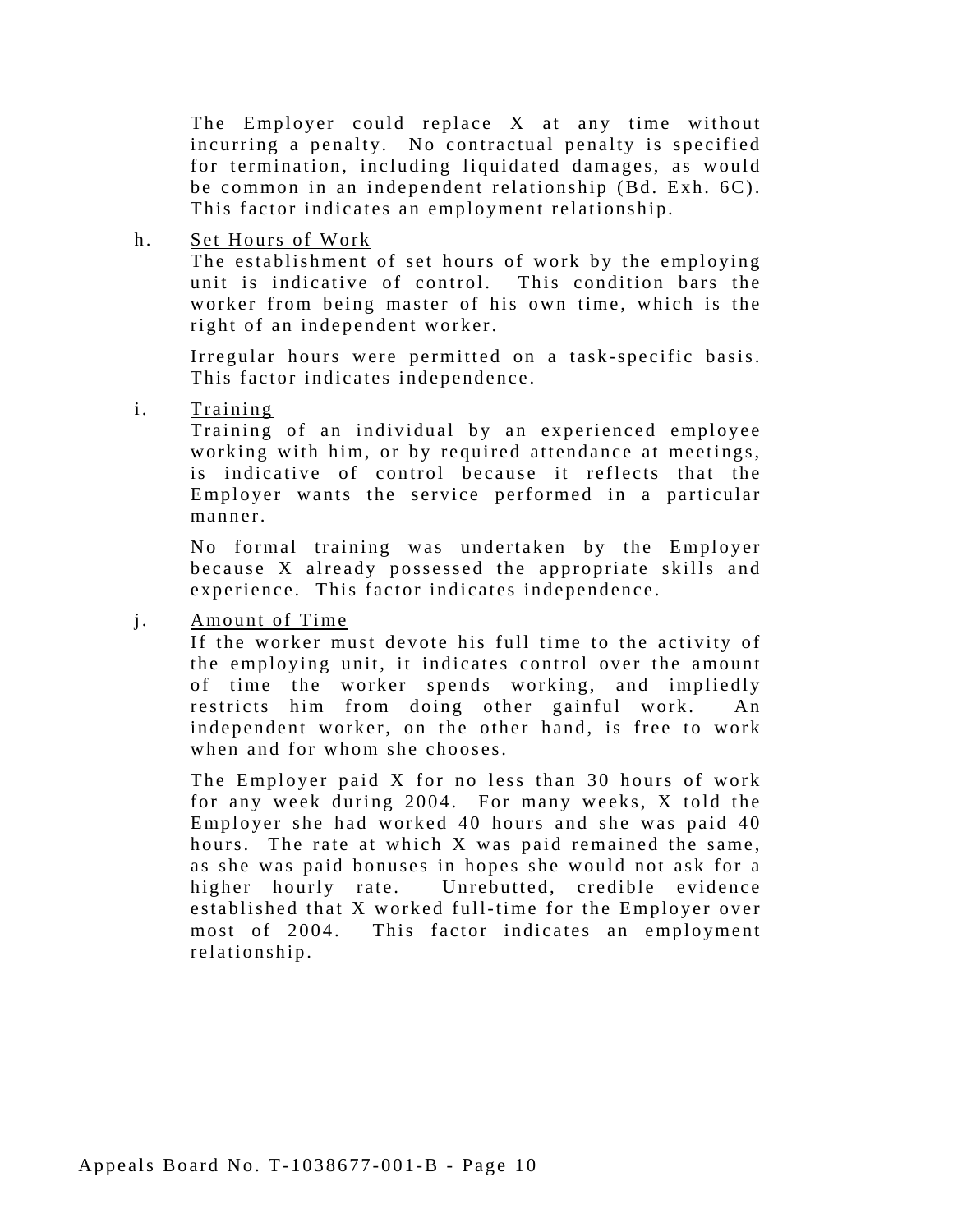#### k. Tools and Materials

If an employing unit provides the tools, materials and wherewithal for the worker to do the job, it indicates control over the worker. Conversely, if the worker provides the means to do the job, a lack of control is indicated.

All necessary materials were supplied by the Employer. X provided all tools. This factor is neutral.

i. Expense Reimbursement

Payment by the employing unit of the worker's approved business and/or traveling expenses is a factor indicating control over the worker. Conversely, a lack of control is indicated when the worker is paid on a job basis and has to take care of all incidental expenses.

All necessary materials were supplied. No evidence was presented that expenses were reimbursable. This factor indicates employment.

The following additional factors enumerated in Arizona Administrative Code, Section  $R6-3-1723(E)$ , also are significant and appropriate for consideration in determining the relationship of the parties:

l. Availability to the Public

Generally, an independent contractor makes his or her services available to the general public, while an employee does not.

Nothing indicates that X advertised her services, offered business cards or her own le tterhead, sought a business license, maintained her own business premises or office hours held out to the public, or contacted the public on her own behalf during most or all of 2004. This factor indicates an employment relationship.

2. Compensation

Payment on a job basis is customary where the worker is independent, whereas an employee is usually paid by the hour, week or month.

Payment was calculated on an hourly labor or per procedure basis, based upon a report of hours expended by X. This factor indicates control and an employment relationship.

3. Realization of Profit or Loss An employee generally is not in a position to realize a profit or loss as a result of his services. An independent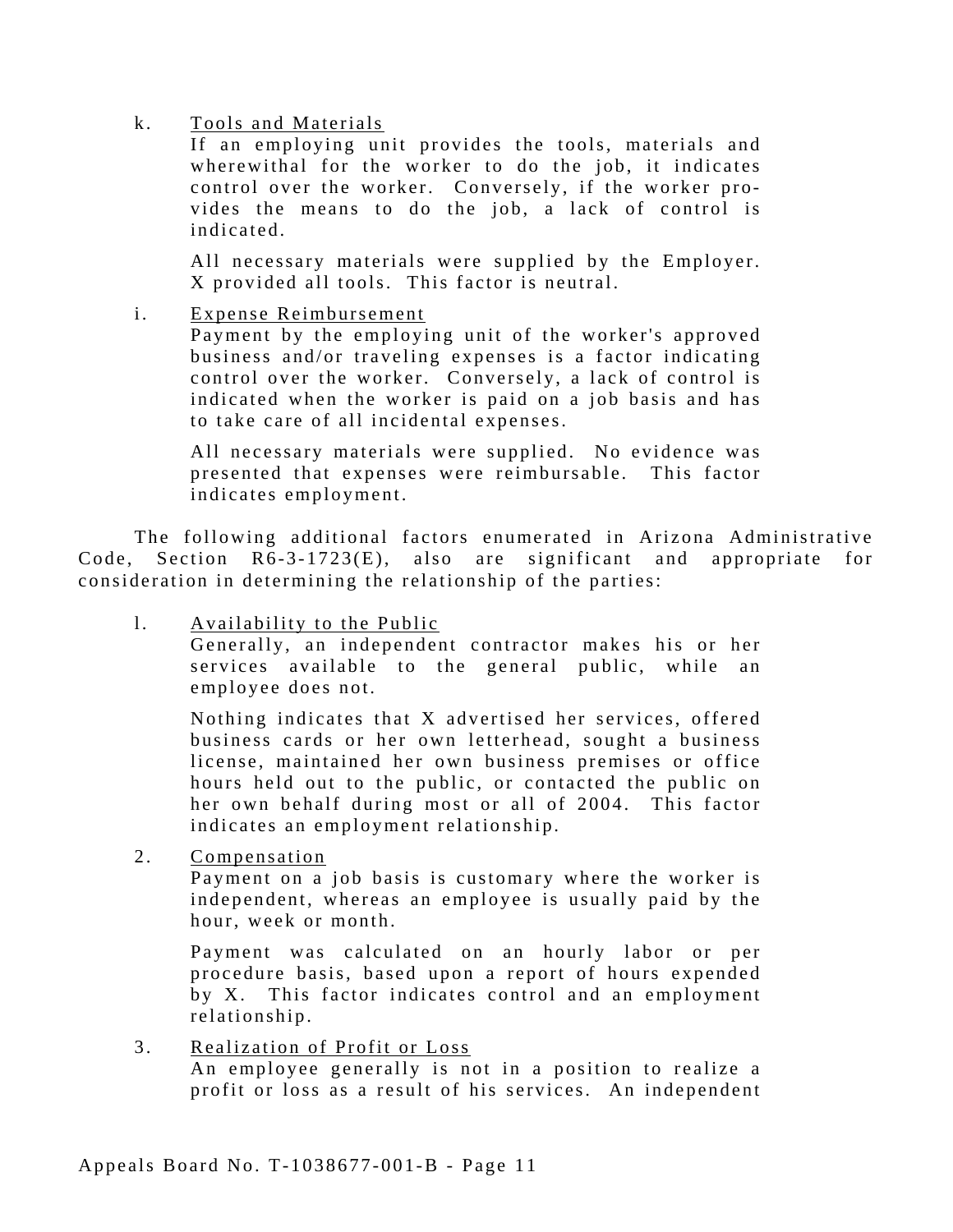contractor, however, typically has recurring liabilities in connection with the work being performed. The success or failure of his endeavors depends in large degree upon the relationship of income to expenditures.

The Employer neither asked nor allowed X to invest anything beyond her personal time and efforts. Enhanced efforts beyond the requested assignments by the Employer would not result in a higher payment, and nothing indicates that X could suffer a loss from rejection of her work product or from lack of success by the Employer. This factor indicates control and an employment relationship.

4. Obligation

An employee usually has the right to end the relationship with an Employer at any time without incurring liability. An independent worker usually agrees to complete a specific job.

The Employer could discharge X, and she could quit, at any time without penalty. The lack of liquidated penalties for non-completion indicates an employment relationship.

5. Significant Investme nt.

A significant investment, by the worker, in equipment and facilities would indicate an independent status. The furnishing of all necessary equipment and facilities by the employing unit would indicate the existence of an employee relationship.

The sole investment implied by the evidence involved personal time and efforts plus transportation, cell phone, fax line and Internet or e-mail access. Many citizens possess these same communication tools without business purposes. No tools or expenses were designated solely for business purposes. Such investments were neither particularly large nor significant. Arizona law did not require X to be licensed or bonded to perform the tasks assigned to her by the Employer. This factor indicates an employment relationship.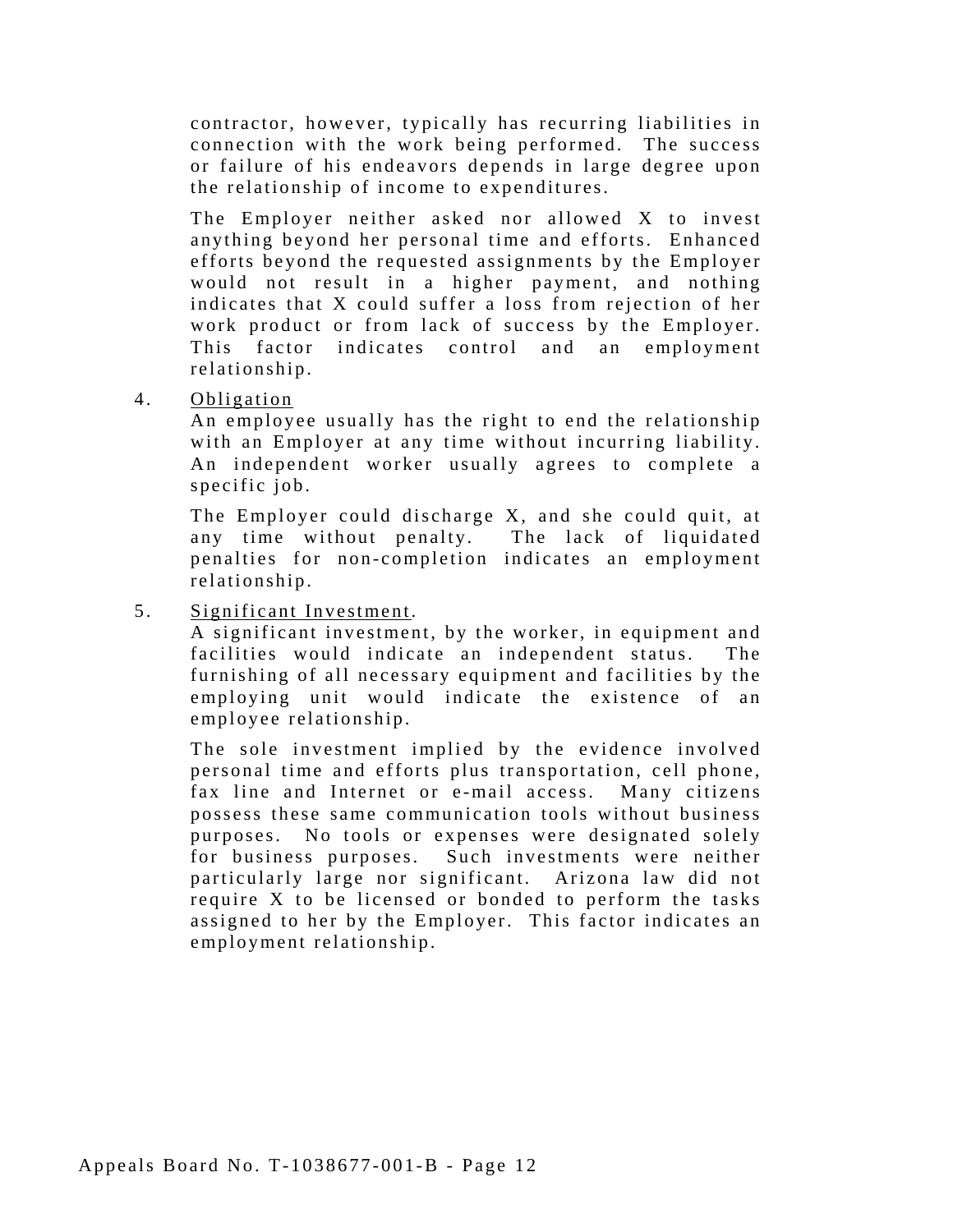#### 6. Simultaneous Contracts

An individual who works for a number of people or companies at the same time may be considered an independent contractor because he is free from control by one company. However, the person may also be an employee of each person or company depending upon the particular circumstances.

The Employer did not restrict X from working elsewhere. This factor is neutral, since nothing indicates she worked elsewhere during 2004.

Pursuant to Arizona Administrative Code, Section R6-3-1723(F), other factors not specifically identified in subsections of the rule also may be considered. The Arizona Court of Appeals, in the case of *Arizona Department of Economic Security v. Little*, 24 Ariz. App 480, 539 P.2d 954 (1975), made it clear that all sections of the Employment Security Law should be given the longestablished liberal construction in an effort to include as many types of employment relationships as possible, when the Court held:

> The declaration of policy in the Act itself is the achievement of social security by encouraging employers to provide more stable employment and by the systematic accumulation of funds during periods of employment to provide benefits for periods of unemployment [See A.R.S.  $§ 23-601].$

This view was reiterated by the Arizona Court of Appeals in the case of *Warehouse Indemnity Corporation v. Arizona Department of Economic Security,*  128 Ariz. 504, 627 P.2d 235 (App. 1981), where the Court ruled:

> The Arizona Supreme Court has noted, however, that the Arizona Employment Security Act is remedial legislation. All sections, including the taxing section, should be given a liberal interpretation ... [Emphasis added].

Regarding the issues in this case, a liberal interpretation opposes restricting access to Unemployment Insurance benefits for a worker who has separated from a job through no fault of the worker. Nothing in this case establishes that X applied for benefits, but designating her situation as independent contractor status would prevent her from using her income as wages and potentially from receiving Unemployment Insurance benefits.

In this case, the factors that tend to support the Employer's contention of independent contractor relationship with X during any quarter of 2004 include: (1) the implied lack of performance reviews by the Employer; and (2) the implied lack of performance instructions provided to X by the Employer.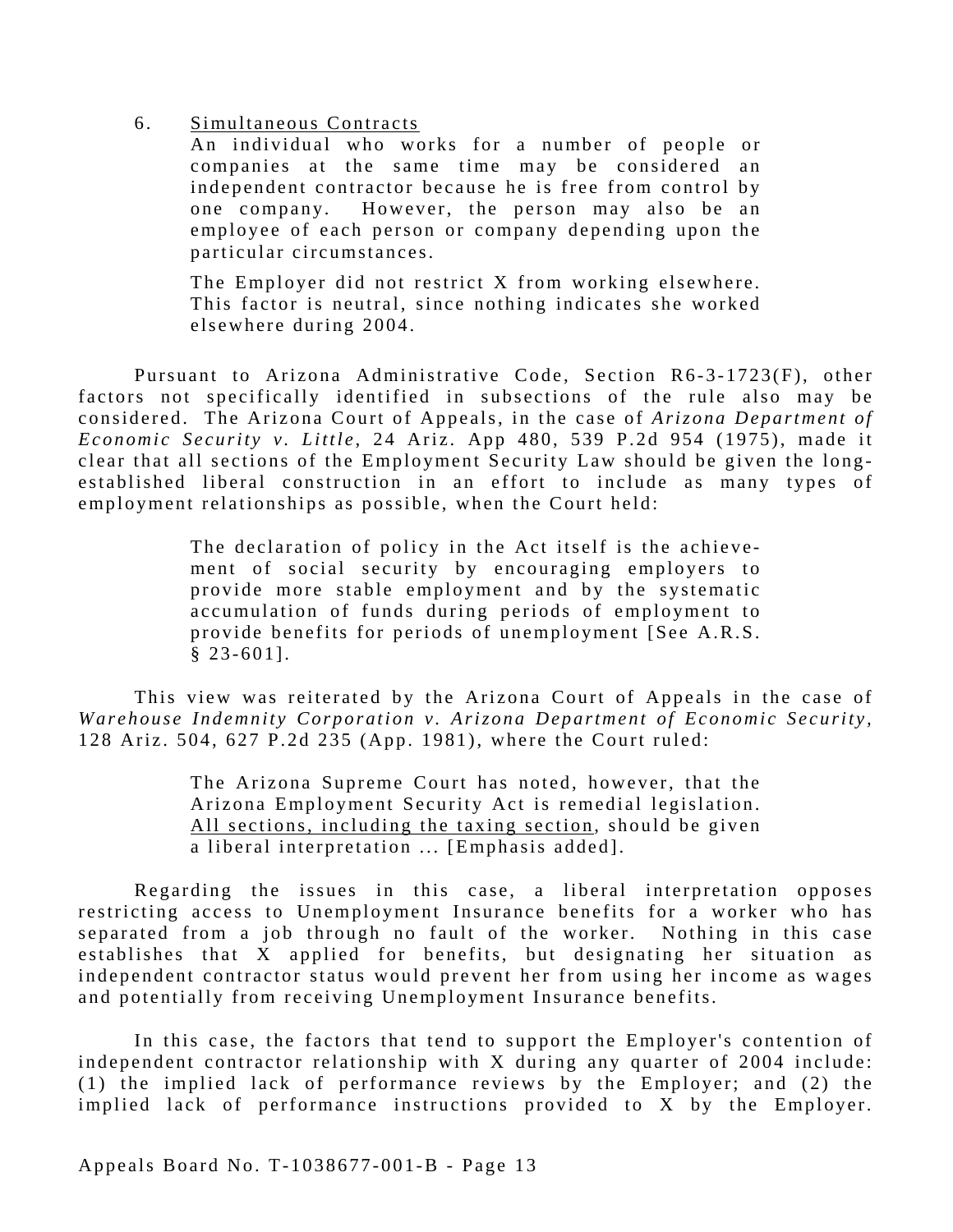Factors that are characteristic of independence also include: (3) the absence of scheduled hours for work set by the Employer; (4) the lack of extensive training and meetings with the Employer; (5) the ability to enter into simultaneous contracts elsewhere; and (6) permission to work from home. However, we conclude that the evidence of employee status or temporary employment service status outweighs these factors.

Arizona Revised Statutes, § 23-614, provides in pertinent part as follows:

- \* \* \* C. Each individual employed to perform or to assist in performing the work of any person in the service of an employing unit shall be deemed to be engaged by the employing unit for all the purposes of this chapter, whether the individual was hired or paid directly by the employing unit or by such person, provided the employing unit had actual or constructive knowledge of the work. …
- D. Notwithstanding any other provision of this chapter, whether an individual or entity is the employer of specific employees shall be determined by section  $23-613.01$ , except as provided in subsections E and G of this section with re spect to a leasing employer or a temporary services employer. [Emphasis added].

The facts of this case do not establish that the relationship fits such exceptions to the control requirements of Arizona Revised Statutes, § 23-613.01. We conclude that the State met its burden to establish that these requirements were met, particularly because the Employer set the assignments, set the rate of pay, paid X from its own accounts, and had other employees.

\* \* \*

We conclude that the factors tending to support an employer/employee relationship in this case include: (a) the lack of any statutory exclusion from employee status; (b) payment based on hours expended upon tasks assigned by the Employer "... as I tell her what I need her to do by phone, fax or email" (Bd. Exh. 9); (c) award of bonuses by the Employer to supplement X's income, which would be unlikely in a purely independent contractor relationship; (d) the lack of any license or professional liability requirement imposed upon  $X$ ; (e) the requirement to personally perform assigned tasks and the lack of paid assistants; (f) the lack of any advertising of her business to the public by X; and (g) the lack of significant investment by  $X$  in the Employer's enterprise. We find that no risk of loss to X, or no potential for increasing her income through greater efforts, was demonstrated beyond the opportunity for bonuses to be paid at the discretion of the Employer. In addition, no contract or other document specified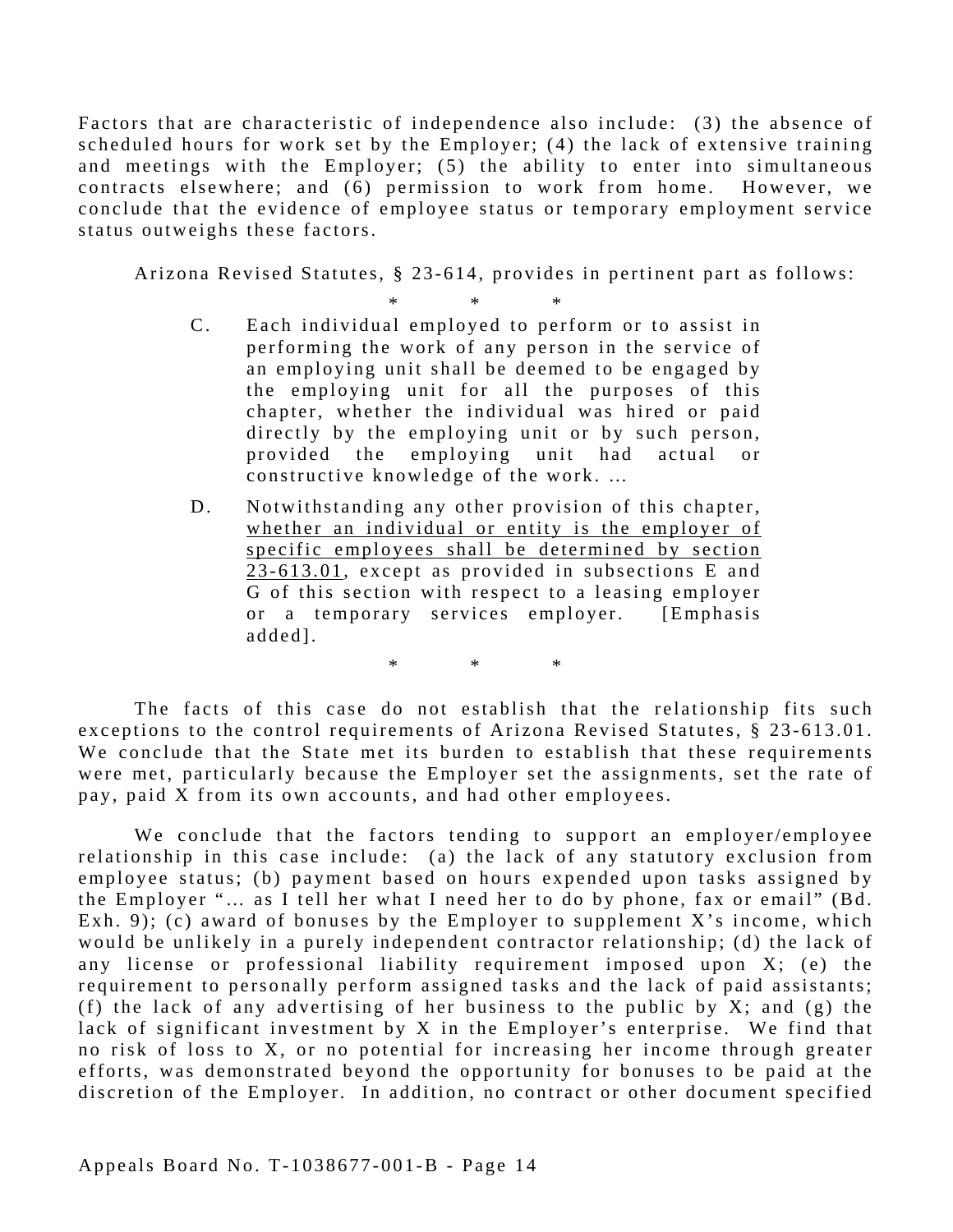an independent contractor relationship with X. The Employer is inconsistent with its treatment of its other employees as compared to other clearly independent professionals.

The enumerated factors that are not directly applicable to our considerations, based upon the evidence presented in this case, include the absence of evidence that the Employer expressly restricted X from working elsewhere, and the fact that both parties provided tools and materials to complete the work. These factors were neutral in this case.

We have thoroughly examined the factors established by the evidence in this case, and we have considered the relevant law and administrative rules as they are applicable to the relevant evidence. We have considered the evidence as it relates to the factors set out in the Arizona Administrative Code, Subsections R6-3-1723(D) and (E). We conclude that the business enterprise consists of licensed real estate sales, and the Employer paid X on an hourly basis plus bonuses at its discretion, for performing clerical tasks. We conclude that the relationship was demonstrated to be other than an independent contractor relationship.

Arizona Revised Statutes § 23-622(A) defines "wages" as:

"Wages" means all remuneration for services from whatever source, including commissions, bonuses and fringe benefits and the cash value of all remuneration in any medium other than cash. ...

Arizona Administrative Code, Section R6-3-1705(B) provides in pertinent part:

> The name by which the remuneration for employment, or potential employment as provided in ... [A.A.C. R6-3-1705(G)], is designated or the basis on which the remuneration is paid is immaterial. It may be paid in cash or in a medium other than cash, on the basis of piece work or percentage of profits, or it may be paid on an hourly, daily, weekly, monthly, annual or other basis. The remuneration may also be paid on the basis of an estimated or agreed upon amount in order to resolve an issue arising out of an employment or potential employment relationship.

In this case, the Employer paid X based upon hours worked upon tasks assigned by the licensed real estate professional by means of phone or fax or email, according to an established rate of payment. We conclude from the evidence that such remuneration paid to X during the four quarters of 2004 constituted wages, as contemplated by the applicable statutes and administrative rules. Accordingly,

Appeals Board No. T-1038677-001-B - Page 15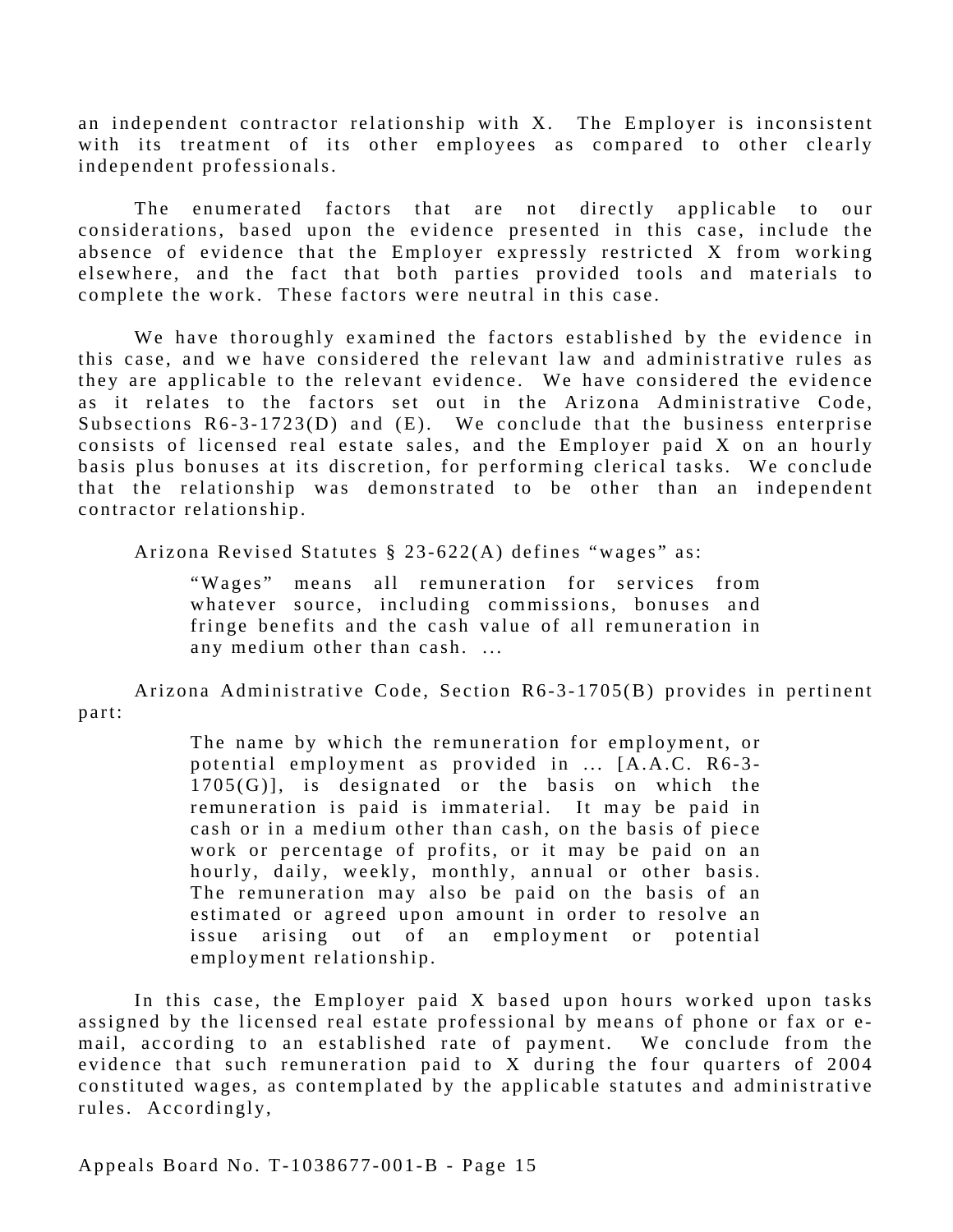THE APPEALS BOARD **AFFIRMS** the Reconsidered Determination issued on October 26, 2005 (Bd. Exh. 13).

The Determination of Liability for Employment or Wages issued on April 27, 2005, stands unmodified.

- 1. Services performed by X throughout 2004 constituted **Employment** as defined in A.R.S. §§ 23- 613.01, 23-615 or 23-617, and that individual was an **Employee** within the meaning of A.R.S. § 23-613.01 and Arizona Administrative Code, Section R6-3-1723.
- 2. The remuneration paid to X for the services performed constitutes **Wages** within the meaning of A.R.S.  $\S 23-622$ , which must be reported and on which state taxes for unemployment insurance are required to be paid.
- 3. The Employer is liable for Arizona Unemployment Insurance taxes on wages for the quarters ending March 31, 2004 through December 31, 2004, under A.R.S. § 23-613.

The Notice of Assessments issued on April 27, 2005, stands unmodified.

DATED:

APPEALS BOARD

WILLIAM G. DADE, Chairman

HUGO M. FRANCO, Member

MARILYN J. WHITE, Member

**PERSONS WITH DISABILITIES:** Under the Americans with Disabilities Act, the Department must make a reasonable accommodation to allow a person with a

\_\_\_\_\_\_\_\_\_\_\_\_\_\_\_\_\_\_\_\_\_\_\_\_\_\_\_\_\_\_\_\_\_\_\_\_\_\_\_\_\_\_\_\_\_\_\_\_\_\_\_\_\_\_\_\_\_\_\_\_\_\_\_\_\_\_\_\_\_\_\_\_\_\_\_\_\_\_\_\_\_\_\_\_\_

Appeals Board No. T-1038677-001-B - Page 16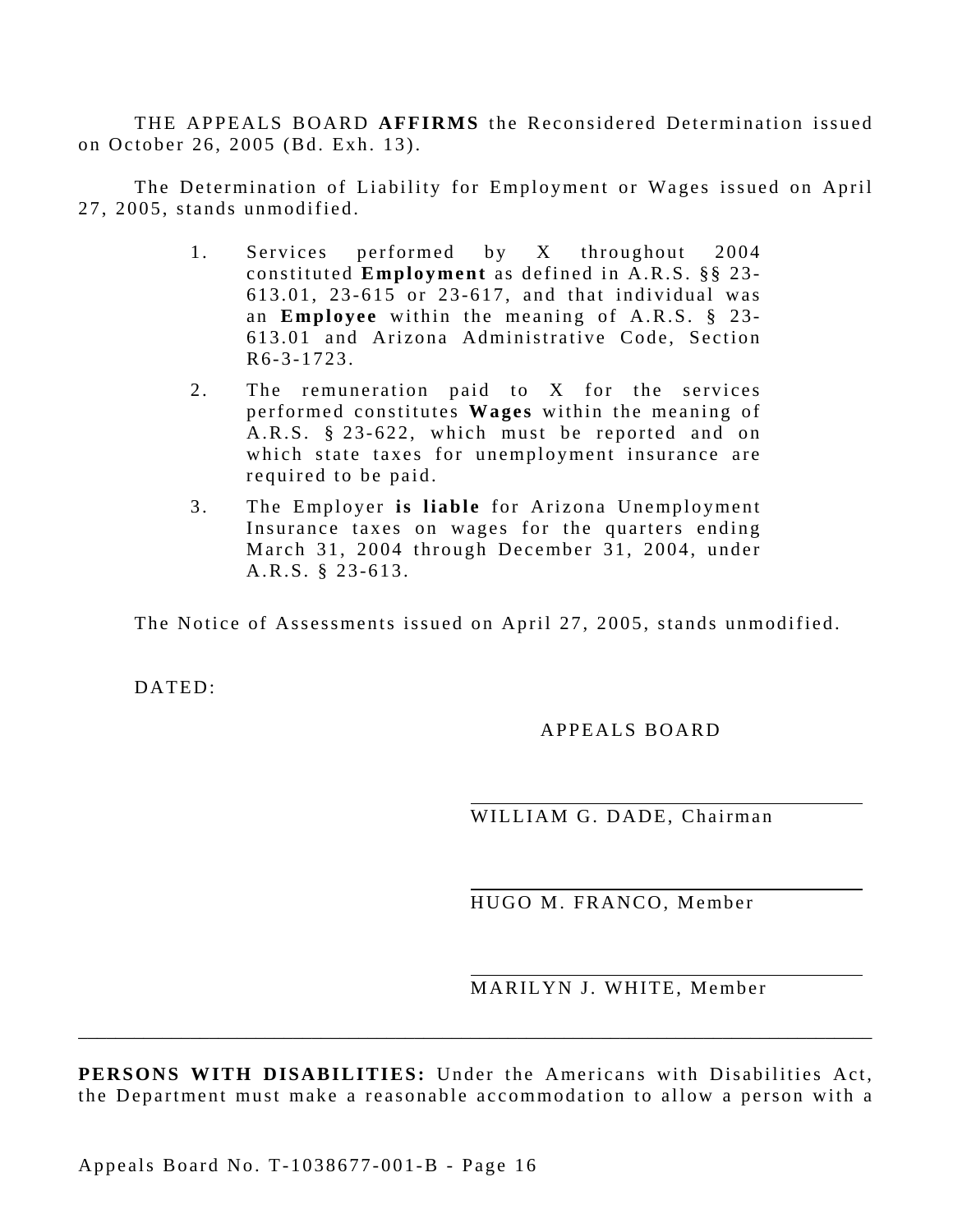disability to take part in a program, service, or activity. For example, this means that if necessary, the Department must provide sign language interpreters for people who are deaf, a wheelchair accessible location, or enlarged print materials. It also means that the Department will take any other reasonable action that allows you to take part in and understand a program or activity, including making reasonable changes to an activity. If you believe that you will not be able to understand or take part in a program or activity because of your disability, please let us know of your disability needs in advance if at all possible. Please contact the Appeals Board Chairman at (602) 229-2806.

## **RIGHT TO FURTHER REVIEW BY THE APPEALS BOARD**

\_\_\_\_\_\_\_\_\_\_\_\_\_\_\_\_\_\_\_\_\_\_\_\_\_\_\_\_\_\_\_\_\_\_\_\_\_\_\_\_\_\_\_\_\_\_\_\_\_\_\_\_\_\_\_\_\_\_\_\_\_\_\_\_\_\_\_\_\_\_\_\_\_\_\_\_\_\_\_\_\_\_\_\_\_

Pursuant to A.R.S. § 23-672(F), the final date for filing a request for

r e v i e w i s \_\_\_\_\_\_\_\_\_\_\_\_\_\_\_\_\_\_\_\_\_\_\_\_\_\_\_\_.

#### **INSTRUCTIONS FOR FILING A REQUEST FOR REVIEW OF THE BOARD'S DECISION**

- 1. A request for review must be filed in writing within  $30$  calendar days from the mailing date of the Appeals Board's decision. The request for review is considered filed on the date it is mailed via the United States Postal Service, as shown by the postmark, to any public employment office in the United States or Canada, or to the Appeals Board, 1140 E. Washington, Box 14, [Suite 104], Phoenix, Arizona 85034. A written request for review may also be filed in person at the above locations or transmitted by a means other than the United States Postal Service. If it is filed in person or transmitted by a means other than the United States Postal Service, it will be considered filed on the date it is received.
- 2. Parties may be represented in the following manner:

An individual party (either claimant or opposing party) may represent himself or be represented by a duly authorized agent who is not charging a fee for the representation; an employer, including a corporate employer, may represent itself through an officer or employee; or a duly authorized agent who is charging a fee may represent any party, providing that an attorney authorized to practice law in the State of Arizona shall be responsible for and supervise such agent.

3. The request for review must be signed by the proper party and must be accompanied by a memorandum stating the reasons why the appeals board's decision is in error and containing appropriate citations of the record, rules and other authority. Upon motion, and for good cause, the Appeals Board may extend the time for filing a request for review. The timely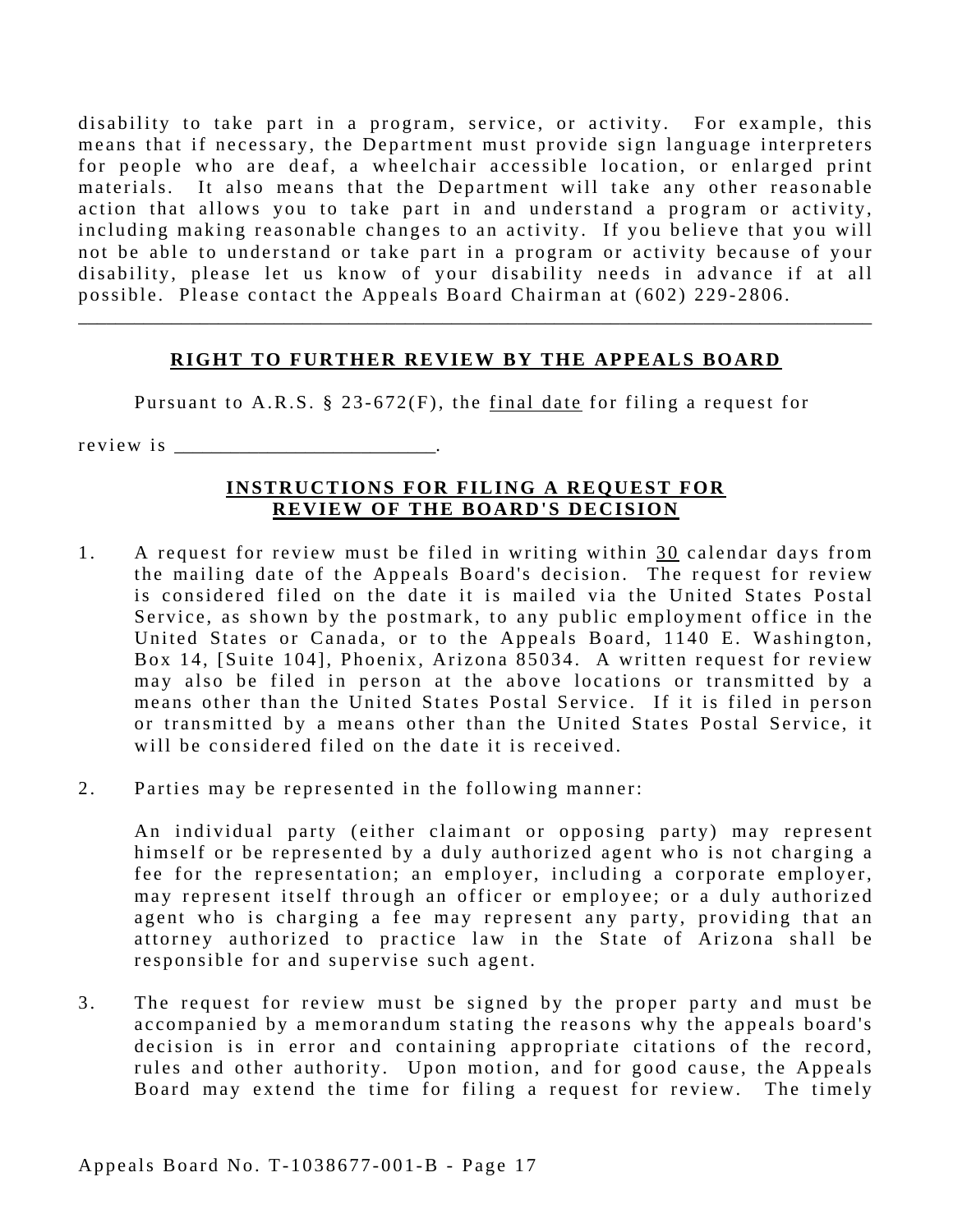filing of such request for review is a prerequisite to any further appeal. If you have any questions about filing a written request for review, call the Appeals Board at (602) 229-2806.

\_\_\_\_\_\_\_\_\_\_\_\_\_\_\_\_\_\_\_\_\_\_\_\_\_\_\_\_\_\_\_\_\_\_\_\_\_\_\_\_\_\_\_\_\_\_\_\_\_\_\_\_\_\_\_\_\_\_\_\_\_\_\_\_\_\_\_\_\_\_\_\_\_\_\_\_\_\_\_\_\_\_\_\_\_

A copy of the foregoing was mailed on to:

 $(x)$  Er: X  $Acct. No: X-000$ 

- (x) ROBERT J DUNN III ASSISTANT ATTORNEY GENERAL CFP/CLA 1275 W WASHINGTON – SITE CODE 040A PHOENIX, AZ 85007-2926
- (x) JOHN NORRIS, CHIEF OF TAX EMPLOYMENT ADMINISTRATION P O BOX 6028 - SITE CODE 911B PHOENIX, AZ 85005-6028

By : \_\_\_\_\_\_\_\_\_\_\_\_\_\_\_\_\_\_\_\_\_\_\_\_\_\_\_\_\_\_\_

For The Appeals Board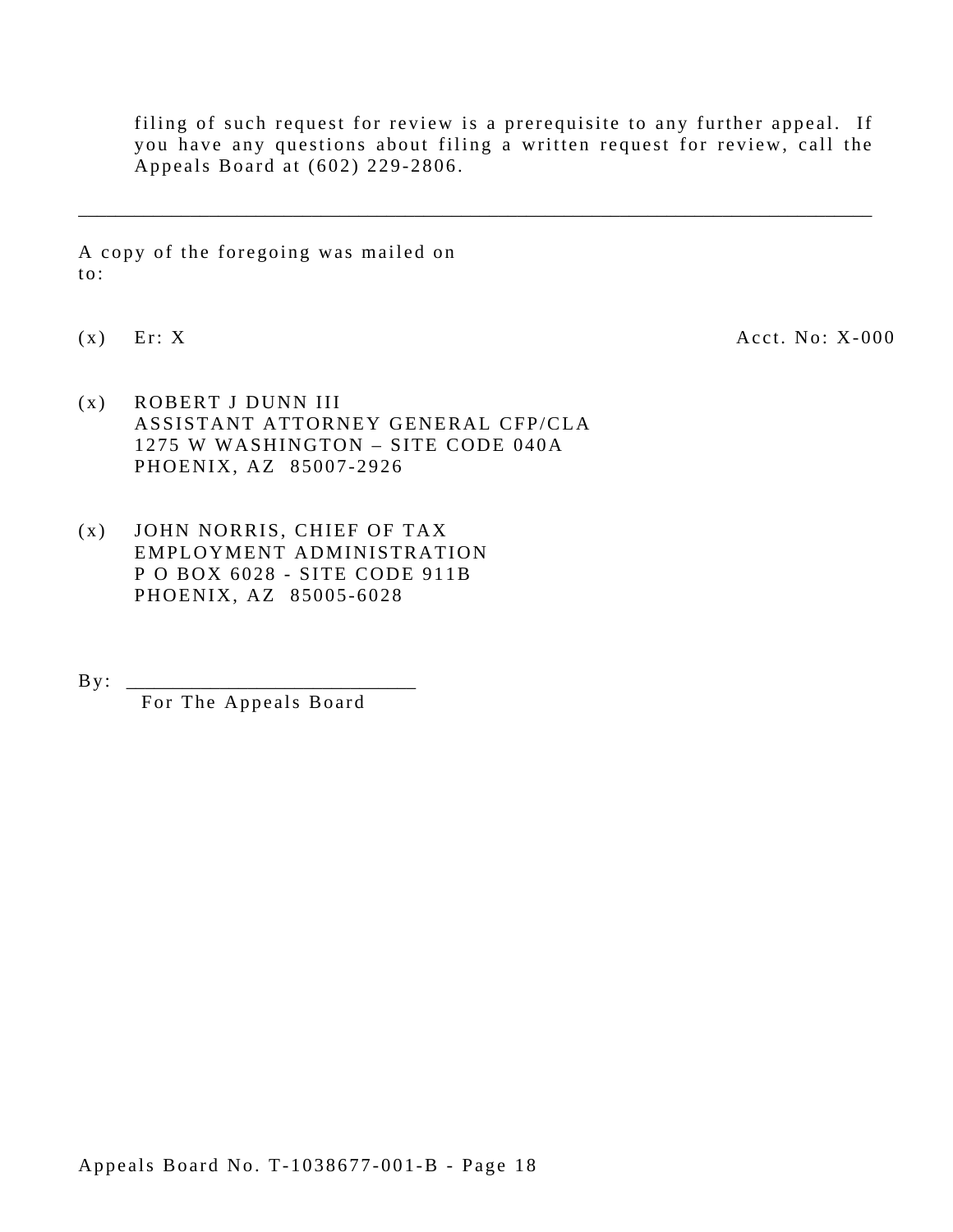# **Arizona Department of Economic Security Appeals Board** *Appeals*



Appeals Board No. T-1069098-001-B

 \_\_\_\_\_\_\_\_\_\_\_\_\_\_\_\_\_\_\_\_\_\_\_\_\_\_\_\_\_\_\_\_\_\_\_\_\_\_\_\_\_\_\_\_\_\_\_\_\_\_\_\_\_\_\_\_\_\_\_\_\_\_\_\_\_\_\_\_\_\_\_\_\_\_\_\_\_\_\_\_\_\_\_\_ In the Matter of:

X STATE OF ARIZONA ESA TAX UNIT ℅ ROBERT DUNN III ASST ATTORNEY GENERAL CFP/CLA 1275 W WASHINGTON ST SC 040A PHOENIX, AZ 85007-2976

Employer Department

# D E C I S I O N **DISMISSED**

\_\_\_\_\_\_\_\_\_\_\_\_\_\_\_\_\_\_\_\_\_\_\_\_\_\_\_\_\_\_\_\_\_\_\_\_\_\_\_\_\_\_\_\_\_\_\_\_\_\_\_\_\_\_\_\_\_\_\_\_\_\_\_\_\_\_\_\_\_\_\_\_\_\_\_\_\_\_\_\_\_\_\_\_

THE **EMPLOYER**, through its authorized representative, has asked to withdraw its petition for hearing pursuant to A.R.S.  $\S$  23-674(A) and Arizona Administrative Code, Section R6-3-1502(A).

The Appeals Board has jurisdiction in this matter pursuant to A.R.S. § 23- 724.

Arizona Administrative Code, Section R6-3-1502(A) provides in pertinent part:

- A. The Board or a hearing officer in the Department's Office of Appeals may informally dispose of an appeal or petition without further appellate review on the merits:
	- 1. By withdrawal, if the appellant withdraws the appeal in writing or on the record at any time before the decision is issued; ... [Emphasis added].

We have carefully reviewed the record.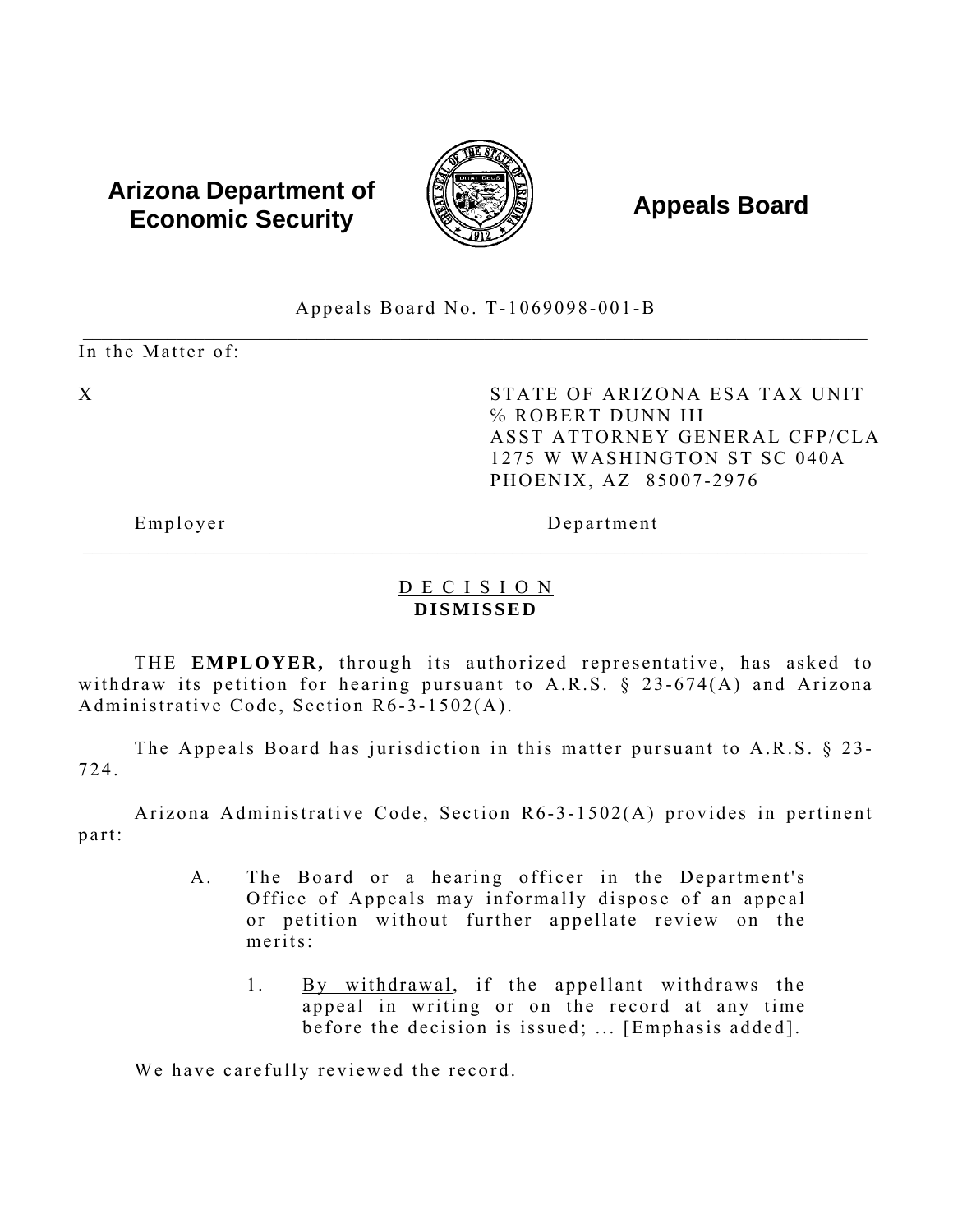THE APPEALS BOARD FINDS there is no reason to withhold granting the Employer's request. Accordingly,

THE APPEALS BOARD **DISMISSES** the petition. Any scheduled hearing is cancelled. This decision does not affect any agreement entered into between the Employer and the Department, either concurrently with, or subsequent to, the Employer's withdrawal.

 $DATED$ 

APPEALS BOARD

WILLIAM G. DADE, Chairman

HUGO M. FRANCO, Member

MARILYN J. WHITE, Member

**PERSONS WITH DISABILITIES:** Under the Americans with Disabilities Act, the Department must make a reasonable accommodation to allow a person with a disability to take part in a program, service, or activity. For example, this means that if necessary, the Department must provide sign language interpreters for people who are deaf, a wheelchair accessible location, or enlarged print materials. It also means that the Department will take any other reasonable action that allows you to take part in and understand a program or activity, including making reasonable changes to an activity. If you believe that you will not be able to understand or take part in a program or activity because of your disability, please let us know of your disability needs in advance if at all possible. Please contact the Appeals Board Chairman at (602) 229-2806.

 $\_$  , and the state of the state of the state of the state of the state of the state of the state of the state of the state of the state of the state of the state of the state of the state of the state of the state of the

#### **RIGHT TO FURTHER REVIEW BY THE APPEALS BOARD**

 $\mathcal{L}_\mathcal{L} = \{ \mathcal{L}_\mathcal{L} = \{ \mathcal{L}_\mathcal{L} = \{ \mathcal{L}_\mathcal{L} = \{ \mathcal{L}_\mathcal{L} = \{ \mathcal{L}_\mathcal{L} = \{ \mathcal{L}_\mathcal{L} = \{ \mathcal{L}_\mathcal{L} = \{ \mathcal{L}_\mathcal{L} = \{ \mathcal{L}_\mathcal{L} = \{ \mathcal{L}_\mathcal{L} = \{ \mathcal{L}_\mathcal{L} = \{ \mathcal{L}_\mathcal{L} = \{ \mathcal{L}_\mathcal{L} = \{ \mathcal{L}_\mathcal{$ 

Pursuant to A.R.S.  $\S$  23-672(F), the final date for filing a request for

r e v i e w i s \_\_\_\_\_\_\_\_\_\_\_\_\_\_\_\_\_\_\_\_\_\_\_\_\_\_\_\_.

Appeals Board No. T-1069098-001-B - Page 2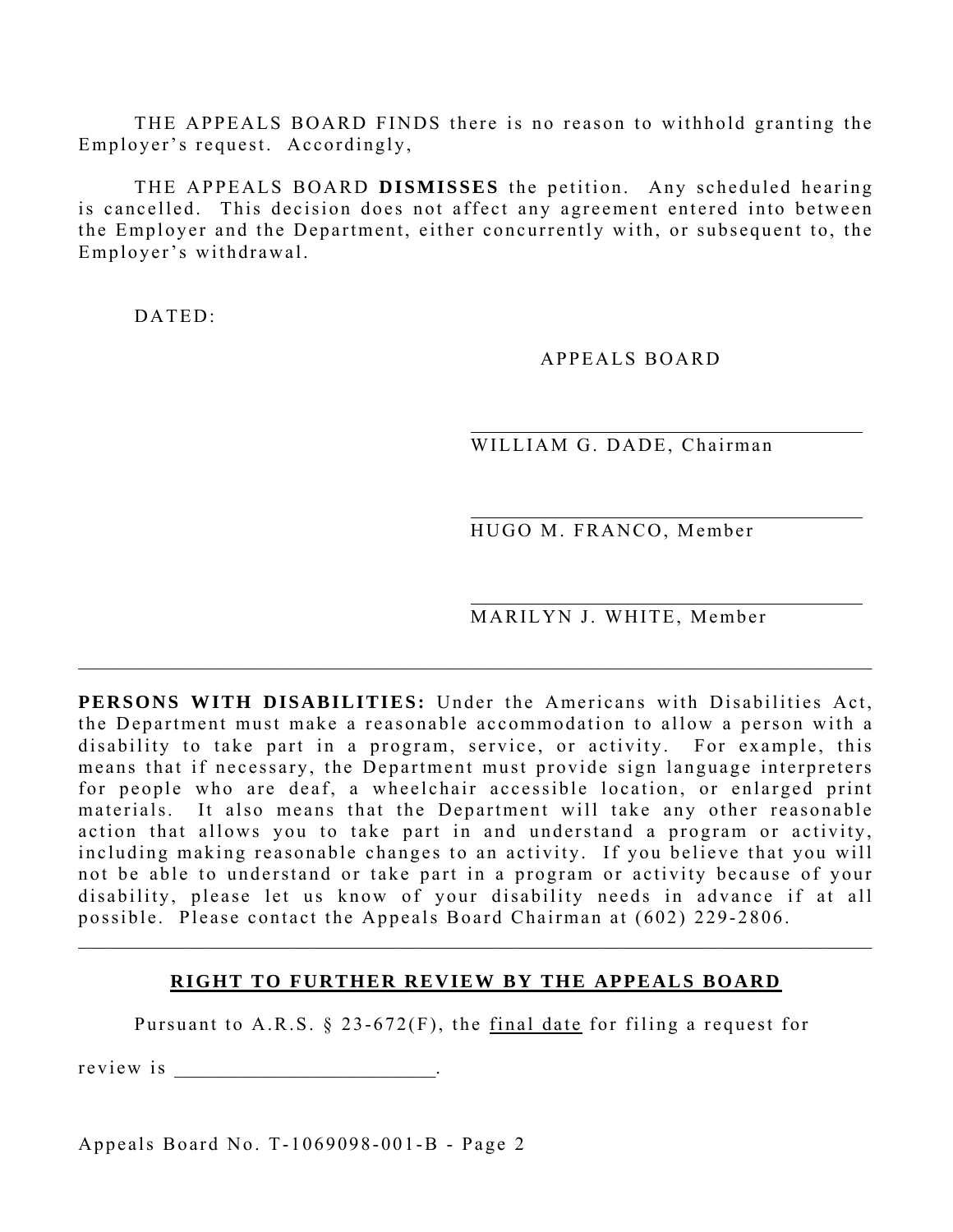#### **INSTRUCTIONS FOR FILING A REQUEST FOR REVIEW OF THE BOARD'S DECISION**

- 1. A request for review must be filed in writing within 30 calendar days from the mailing date of the Appeals Board's decision. The request for review is considered filed on the date it is mailed via the United States Postal Service, as shown by the postmark, to any public employment office in the United States or Canada, or to the Appeals Board, 1140 E. Washington, Box 14, [Suite 104], Phoenix, Arizona 85034. A written request for review may also be filed in person at the above locations or transmitted by a means other than the United States Postal Service. If it is filed in person or transmitted by a means other than the United States Postal Service, it will be considered filed on the date it is received.
- 2. Parties may be represented in the following manner:

An individual party (either claimant or opposing party) may represent himself or be represented by a duly authorized agent who is not charging a fee for the representation; an employer, including a corporate employer, may represent itself through an officer or employee; or a duly authorized agent who is charging a fee may represent any party, providing that an attorney authorized to practice law in the State of Arizona shall be responsible for and supervise such agent.

3. The request for review must be signed by the proper party and must be accompanied by a memorandum stating the reasons why the appeals board's decision is in error and containing appropriate citations of the record, rules and other authority. Upon motion, and for good cause, the Appeals Board may extend the time for filing a request for review. The timely filing of such request for review is a prerequisite to any further appeal. If you have any questions about filing a written request for review, call the Appeals Board at (602) 229-2806.

 $\_$  , and the state of the state of the state of the state of the state of the state of the state of the state of the state of the state of the state of the state of the state of the state of the state of the state of the

A copy of the foregoing was mailed by certified mail on  $\mathfrak{t}$  o  $\cdot$ 

 $(x)$  X  $Acct. No: X$ 

- (x) ROBERT J DUNN III ASSISTANT ATTORNEY GENERAL CFP/CLA 1275 W WASHINGTON – SITE CODE 040A PHOENIX, AZ 85007-2926
- (x) JOHN NORRIS, CHIEF OF TAX EMPLOYMENT ADMINISTRATION
- $By:$

For The Appeals Board

Appeals Board No. T-1069098-001-B - Page 3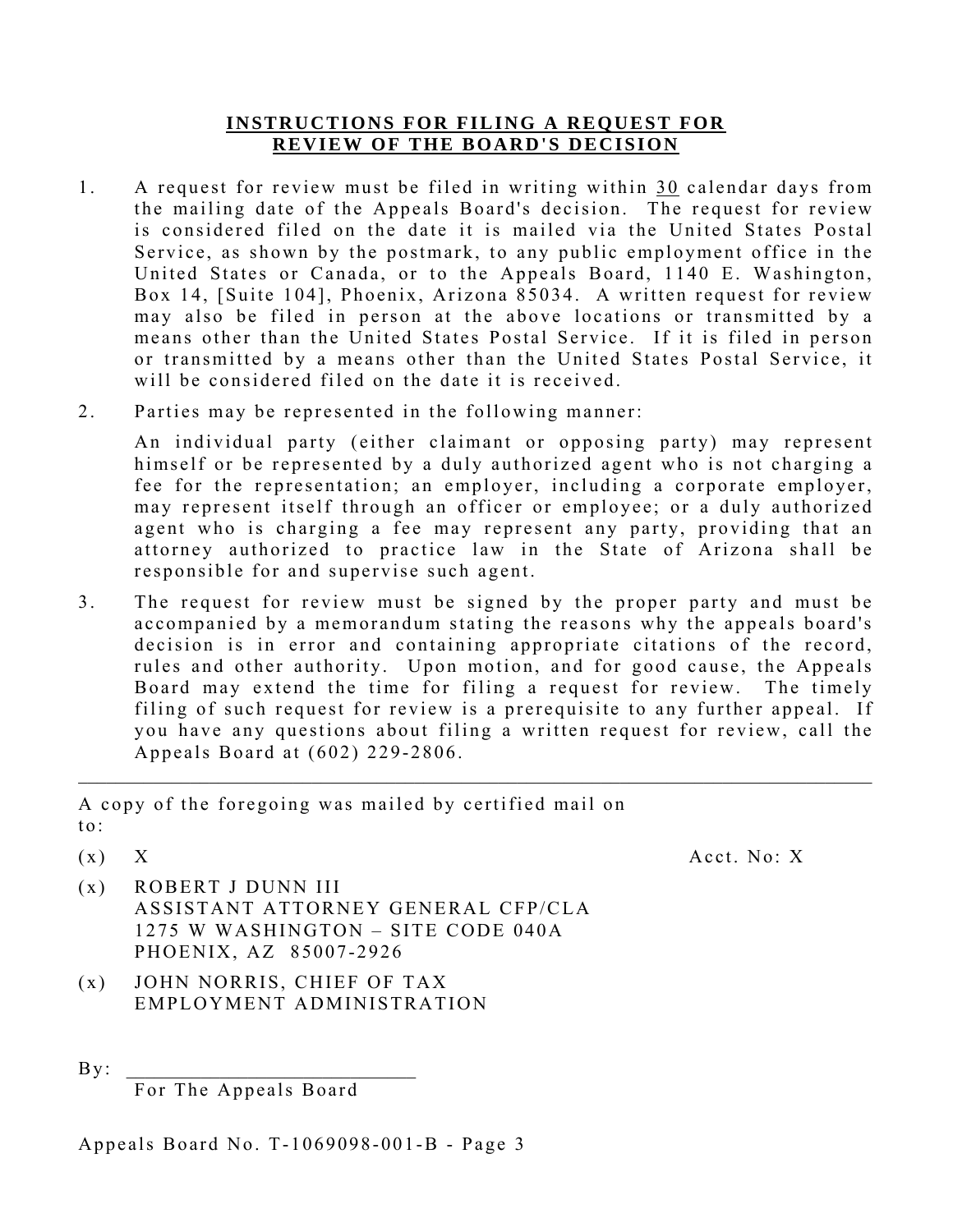# **Arizona Department of Economic Security Appeals Board** *Appeals Board*



# Appeals Board No. T-1031509-001-BR

 $\_$  , and the state of the state of the state of the state of the state of the state of the state of the state of the state of the state of the state of the state of the state of the state of the state of the state of the In the Matter of:

X STATE OF ARIZONA E S A TAX UNIT ℅ ROBERT DUNN III ASST ATTORNEY GENERAL CFP/CLA 1275 W WASHINGTON ST, SC 040A PHOENIX, AZ 85007-2976

Employer Department

# D E C I S I O N **AFFIRMED UPON REVIEW**

 $\mathcal{L}_\mathcal{L} = \{ \mathcal{L}_\mathcal{L} = \{ \mathcal{L}_\mathcal{L} = \{ \mathcal{L}_\mathcal{L} = \{ \mathcal{L}_\mathcal{L} = \{ \mathcal{L}_\mathcal{L} = \{ \mathcal{L}_\mathcal{L} = \{ \mathcal{L}_\mathcal{L} = \{ \mathcal{L}_\mathcal{L} = \{ \mathcal{L}_\mathcal{L} = \{ \mathcal{L}_\mathcal{L} = \{ \mathcal{L}_\mathcal{L} = \{ \mathcal{L}_\mathcal{L} = \{ \mathcal{L}_\mathcal{L} = \{ \mathcal{L}_\mathcal{$ 

The **EMPLOYER** requests review of the Appeals Board decision issued on February 29, 2008, which affirmed the Reconsidered Determination of Liability for Employment or Wages issued by the Department on June 27, 2002, and held:

- 1. The employing unit is liable for Arizona Unemployment Insurance taxes under A.R.S. § 23-613, pursuant to:
	- a. the NOTICES OF ASSESSMENT dated June 27, 2002; and
	- b. the DETERMINATION OF LIABILITY FOR EMPLOYMENT OR WAGES dated June 27, 2002, for the quarters ending June 30, 1999 through December 31, 2001.
- 2. The services performed by individuals as landscapers and maintenance workers constituted "employment" effective April 1, 1999 to the present, as defined in A.R.S. § 23- 615, and are not "exempt" or excluded from coverage under A.R.S. §§ 23-613.01, 23-615, or 23-617.
- 3. All forms of remuneration paid to individuals for such services constitutes "wages", as defined in A.R.S. § 23-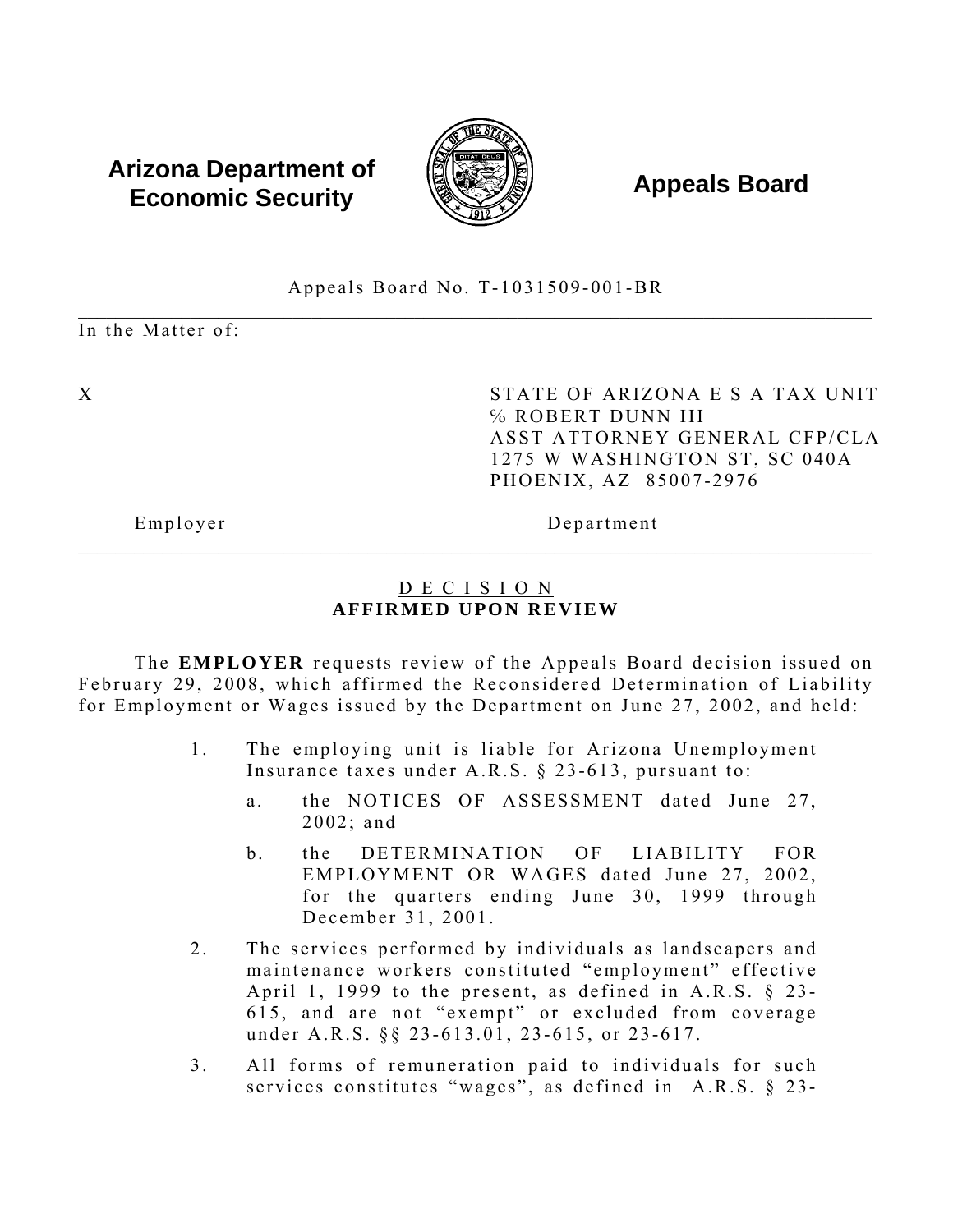622, which must be reported and upon which State taxes for Unemployment Insurance are required to be paid.

4. The Employer is liable for Arizona Unemployment Insurance taxes on wages for the quarters ending June 30, 1999 through December 31, 2001, under A.R.S. § 23-613.

The request has been timely filed and the Appeals Board has jurisdiction in this matter pursuant to A.R.S.  $\S$  23-672(F).

In the request for review, the Employer does not cite to the evidence of record by exhibit number or by page of the transcript. The only reference to any legal authority by the Employer is its reference to the Registrar of Contractors requirement that all individual projects over \$1000 must have a license, without a citation to the source of its quotation or to the law.

Instead, the Employer contends that, after eliminating neutral factors, more factors listed in our prior decision indicated independence than indicated employment. The Employer also contends that it provided items to the field auditor that were not offered or admitted as evidence at the scheduled hearing. Further, the Employer seeks to distinguish between its contracted work for home owner associations (HOAs) and its belatedly-asserted "... extra HOA work outside the contract and individual home owners". The Employer contends that its primary business involves property management of homes, rather than HOA common area maintenance. Contrary to such contention, nothing establishes that the laborers met that definition by performing "casual labor" outside the Employer's typical business. Contrary to the Employer's new assertion, no credible evidence establishes existence of "extra HOA work outside the contract" in any amount. Rather, the Employer's witnesses acknowledged that its clients were required by law to deal directly and solely with the Employer under a written contract with the Employer, because the Employer is a registered and licensed contractor.

In the request for review, the Employer submits additional information and arguments that were not presented at the Appeals Board hearing. The Employer has offered no reason for submitting the information and arguments after the hearing. On review, this Board confines itself to the record established at the hearing. This Board elects not to allow the introduction of additional information, unless it can be shown that such information could not have been presented at the hearing with the exercise of due diligence, or unless the facts of the case establish some unusual circumstances which would justify supplementing the record and deciding the case on a new record.

This record does not establish either ground. In addition, the latesubmitted information must be relevant to the only issues properly before us on review, which involve the specific factors established by law for resolving the Employer's appeal from the Reconsidered Determination of Liability for

Appeals Board No. T-1031509-001-BR - Page 2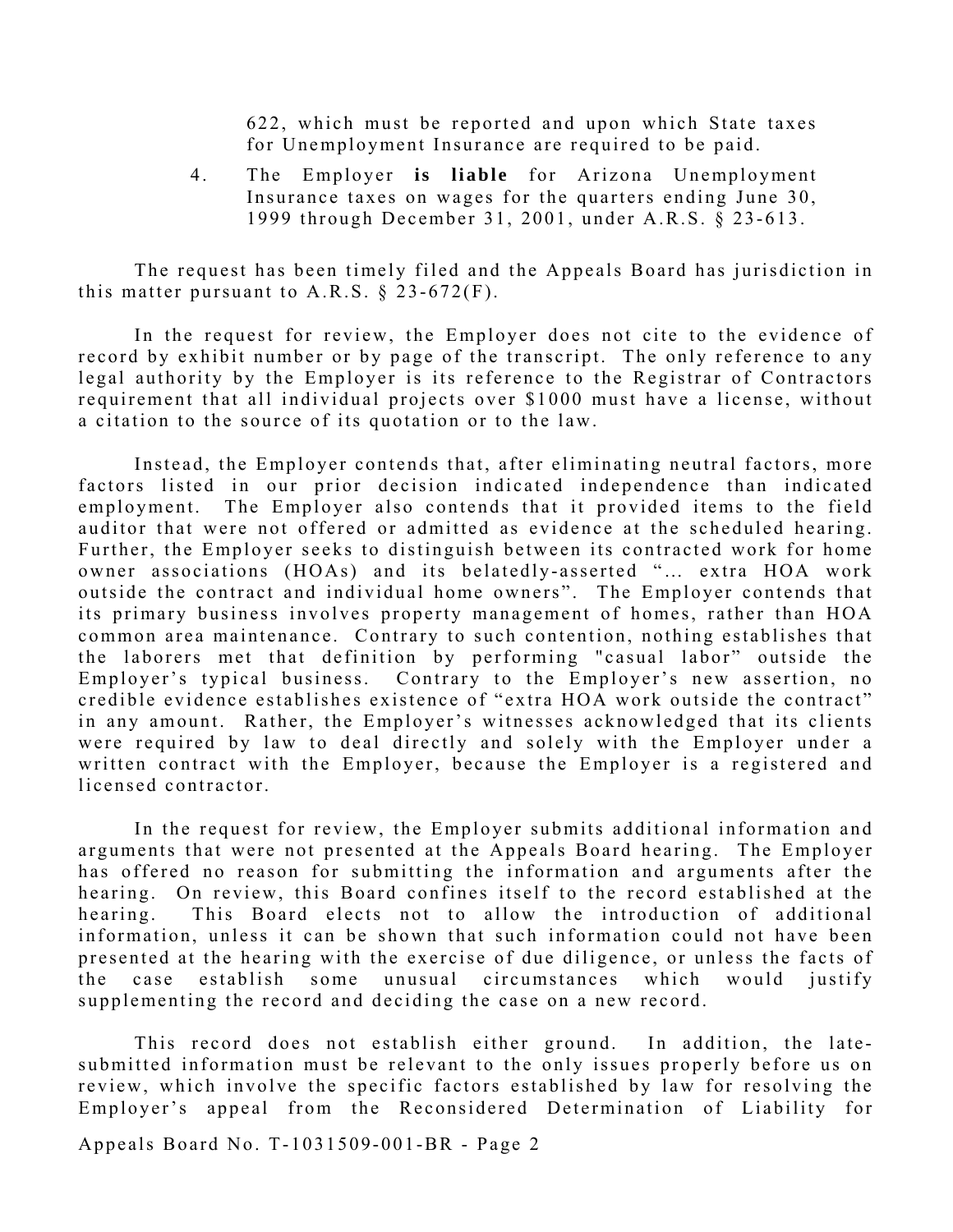Employment or Wages. *See* , A.R.S. § 23-674(D). The references to activities of other agencies have no bearing on the applicable provisions of laws regarding the Employer's status as an employer and its payment of wages. Here, the Employer had sufficient notice of the issues to be addressed at the scheduled hearing to have previously produced the information now submitted for inclusion in the record. The Appeals Board will not exercise its discretion to supplement this record under the facts of this case.

In its prior decision, the Appeals Board adopted its own findings of fact, reasoning and conclusions of law. In arriving at the decision, the Appeals Board applied the appropriate law, A.R.S.  $\S$  23-615, 23-617, 23-622(A), and 23-613.01(A), and Arizona Administrative Code, Sections R6-3-1723 and R6-3- 1705(B), and case law, to the facts in this case, and issued its decision.

Contrary to the Employer's contention, the analysis required by applicable laws is not a mere counting game. The detailed analysis of each crucial factor expressed in our prior decision clearly conveys the requirements of law. The Employer's references, asserting that "independent businesses" existed, unreasonably ignore the paucity of evidence establishing that any of its workers operated any independent businesses. The Employer was afforded ample opportunity to establish that the persons it hired to perform projects operated independent businesses, or held themselves out to the public as independent contractors. The evidence produced (specifically, the absence of business cards or contracts or business licenses or business premises or business utilities) clearly was insufficient to establish the existence of independent businesses outside the employment relationship of the Employer with its laborers.

The Employer belatedly contends that contracts, or other documents, were provided to the field auditor. However, the Employer did not take the opportunity afforded at the hearing to present any documents that would tend to support an inference that it had independent contractor agreements with any of its laborers. The Employer's witness testified that contracts were entered on an annual basis, but did not specify whether the contracts to which he referred were with its clients or with other persons (Tr. p. 56). The inference is that the Employer contracted annually with its HOA customers, but was paid differently from quarter to quarter. Further, the Employer's witness testified: "… we provide no tools and they know they're going to ... lose their job if they don't do a good job" but the Employer would simply reassign the worker to another project if an HOA did not want that worker to return (Tr. pp. 59, 64, 65). He testified that sometimes he buys supplies for use by "… the guys", and then the Employer bills the HOA (Tr. p. 60).

The Employer contends that the laborers identified by and addressed by our previous decision, should be lumped together with actual independent businesses such as "electricians, plumbers, pool maintenance, bricklayers, mason, concrete workers, roofers, and pest control companies that we use in our Winter Visitor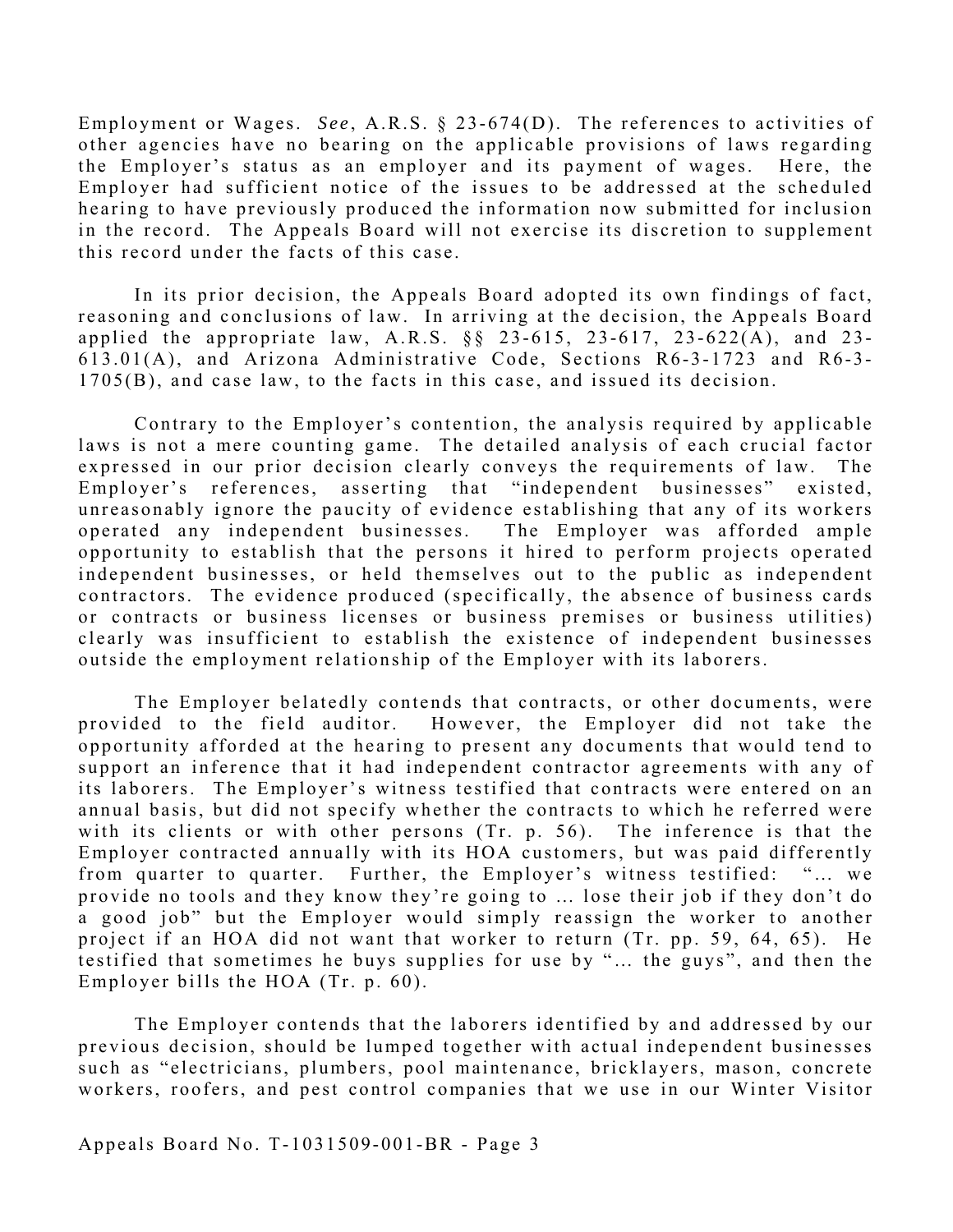Property Management". To the contrary, unlicensed laborers who operate under the Employer's contract with its clients, and who are paid "commissions" from the client's payments to the Employer, differ substantially from such actual businesses. Many such businesses would operate under their own business licenses or might be registered contractors. The Employer has missed the point of the Department's Reconsidered Determination and our previous decision. Specifically, the situations involving laborers addressed in our decision are distinctly different from the use of actual independent businesses who clearly have contractual relationships with others, but also have a contractual relationship with the Employer.

The Employer acknowledged that it does business as a licensed landscape contractor who must remain legally responsible for all sales transactions, particularly because its clients are required by law to pay a licensed landscape contractor for the services rendered (Tr. pp. 57, 63). The Employer did not pay any of its laborers, who actually performed the physical tasks pursuant to the Employer's contracts with its clients, until the worker provided time records. The Employer called its payment to its laborers a "commission" (Tr. p. 51). If an HOA client did not like a laborer, the Employer would "move him out" or "… put him in a different slot or just have reduced hours, whatever he wants to do" so the worker would not actually be fired (Tr. pp. 65, 66). The Employer's witness acknowledged the amounts reported as paid to its laborers were accurate (Tr. p. 54). The Employer's witness testified that none of the people listed on the reports of wages were licensed contractors (Tr. p. 49).

Legally, such payments are wages. Legally, the workers who perform the labor needed for the Employer to fulfill its contracts with its clients are employees. The Employer would adjust the hours or re-assign a worker elsewhere if a HOA client did not like the laborer's work. The essential factors of control by the Employer were adequately established by the uncontroverted evidence in this case.

The Board's prior decision is fully supported by the greater weight of the credible and probative evidence of record.

THE APPEALS BOARD FINDS that:

1. The **EMPLOYER** has not submitted any newly-discovered material evidence which, with reasonable diligence, could not have been discovered and produced at the time of any hearing;

2. There was no prejudicial irregularity in the administrative proceedings on the part of the Department. Specifically, there was no material or prejudicial error in the admission or exclusion of evidence and no prejudicial errors of law were made at any hearing or during the progress of this matter;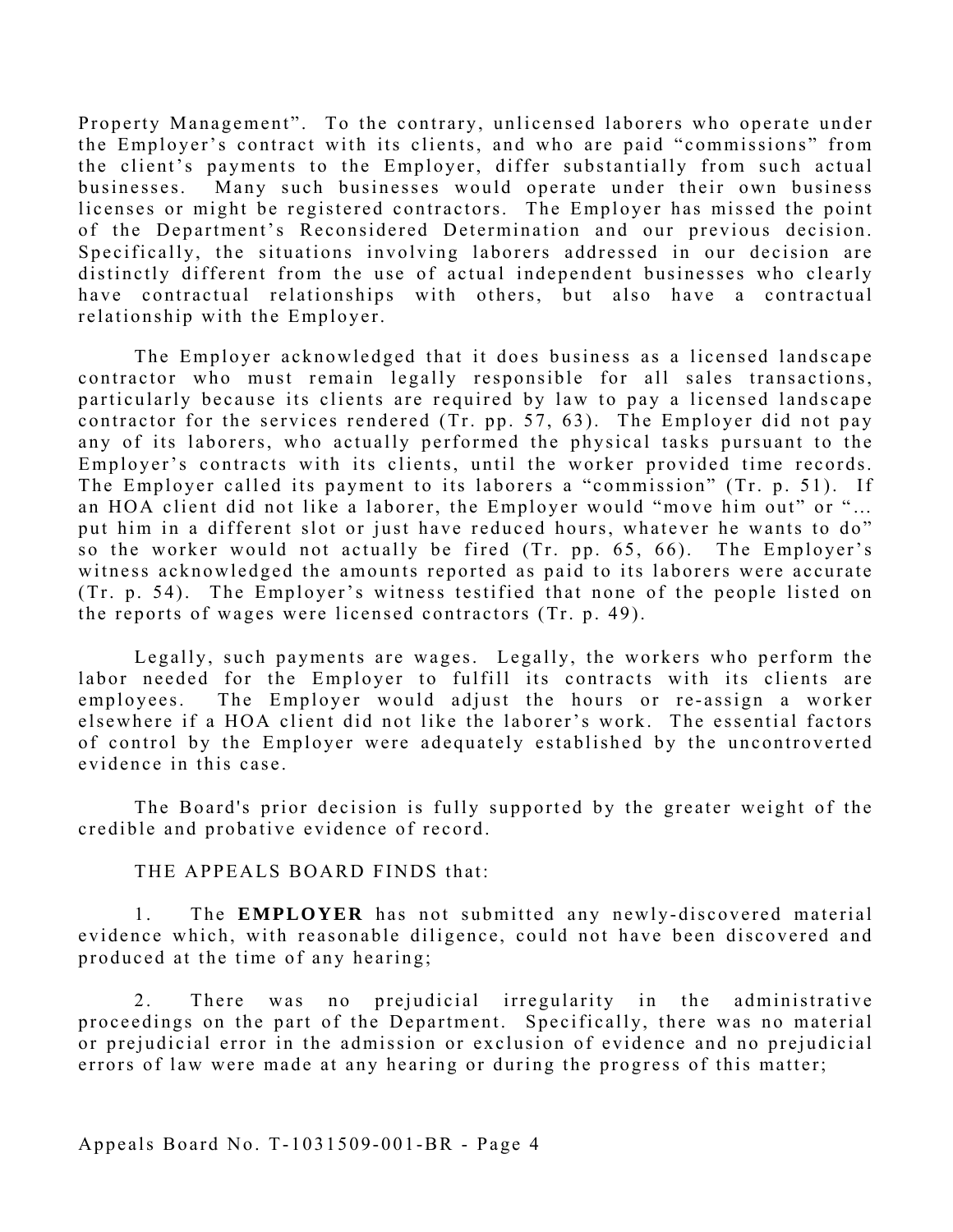3. There was no accident or surprise in the proceedings which could not have been prevented by ordinary diligence;

4. The Appeals Board's decision involved no abuse of discretion depriving any party of a full and fair hearing, and it was supported by the greater weight of the credible evidence and by applicable law;

5. All interested parties were notified of the filing of the request for review, and were allowed at least 15 days in which to respond. Accordingly,

THE APPEALS BOARD **AFFIRMS** its decision, there having been established no good and sufficient grounds which would cause us to reverse or modify that decision, or to order the taking of additional evidence.

DATED:

# APPEALS BOARD

HUGO M. FRANCO, Chairman

WILLIAM G. DADE, Member

MARILYN J. WHITE, Member

**PERSONS WITH DISABILITIES:** Under the Americans with Disabilities Act, the Department must make a reasonable accommodation to allow a person with a disability to take part in a program, service, or activity. For example, this means that if necessary, the Department must provide sign language interpreters for people who are deaf, a wheelchair accessible location, or enlarged print materials. It also means that the Department will take any other reasonable action that allows you to take part in and understand a program or activity, including making reasonable changes to an activity. If you believe that you will not be able to understand or take part in a program or activity because of your disability, please let us know of your disability needs in advance if at all possible. Please contact the Appeals Board Chairman at (602) 229-2806.

 $\_$  , and the set of the set of the set of the set of the set of the set of the set of the set of the set of the set of the set of the set of the set of the set of the set of the set of the set of the set of the set of th

 $\_$  , and the set of the set of the set of the set of the set of the set of the set of the set of the set of the set of the set of the set of the set of the set of the set of the set of the set of the set of the set of th

Appeals Board No. T-1031509-001-BR - Page 5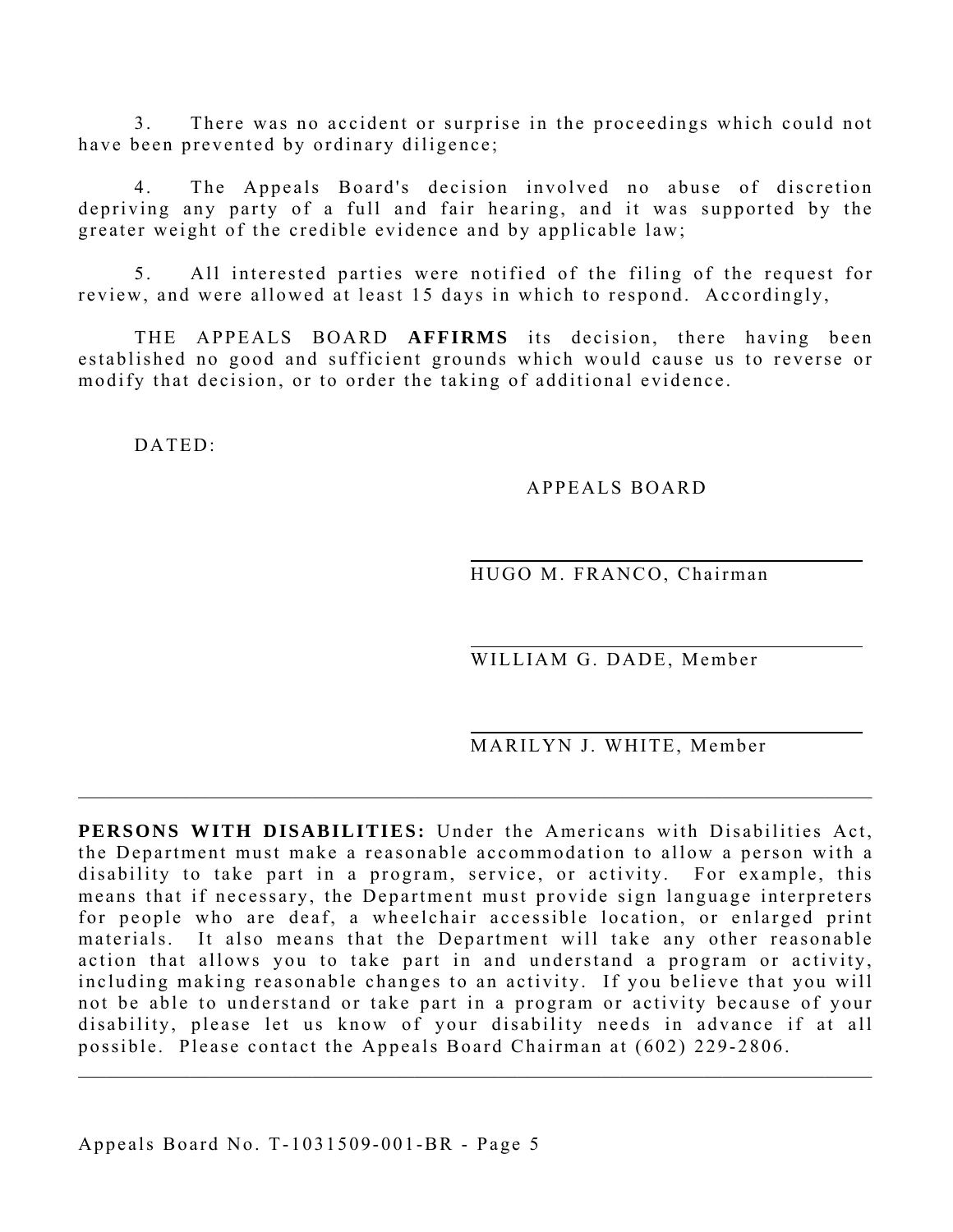#### **RIGHT OF APPEAL TO THE ARIZONA TAX COURT**

This decision on review by the Appeals Board is the final administrative decision of the Department of Economic Security. However, any party may appeal the decision to the Arizona Tax Court, which is the Tax Department of the Superior Court in Maricopa County. *See,* Arizona Revised Statutes, §§ 12- 901 to 12-914. If you have questions about the procedures on filing an appeal, you must contact the Tax Court at (602) 506-3763.

For your information, we set forth the provisions of Arizona Revised Statutes,  $§$  41-1993(C) and (D):

- C. Any party aggrieved by a decision on review of the appeals board concerning tax liability, collection or enforcement may appeal to the tax court, as defined in section 12-161, within thirty days after the date of mailing of the decision on review. The appellant need not pay any of the tax penalty or interest upheld by the appeals board in its decision on review before initiating, or in order to maintain an appeal to the tax court pursuant to this section.
- D. Any appeal that is taken to tax court pursuant to this section is subject to the following provisions:
	- 1. No injunction, writ of mandamus or other legal or equitable process may issue in an action in any court in this state against an officer of this state to prevent or enjoin the collection of any tax, penalty or interest.
	- 2. The action shall not begin more than thirty days after the date of mailing of the appeals board's decision on review. Failure to bring the action within thirty days after the date of mailing of the appeals board's decision on review constitutes a waiver of the protest and a waiver of all claims against this state arising from or based on the illegality of the tax, penalties and interest at issue.
	- 3. The scope of review of an appeal to tax court pursuant to this section shall be governed by section 12-910, applying section 23-613.01 as that section reads on the date the appeal is filed to the tax court or as thereafter amended.